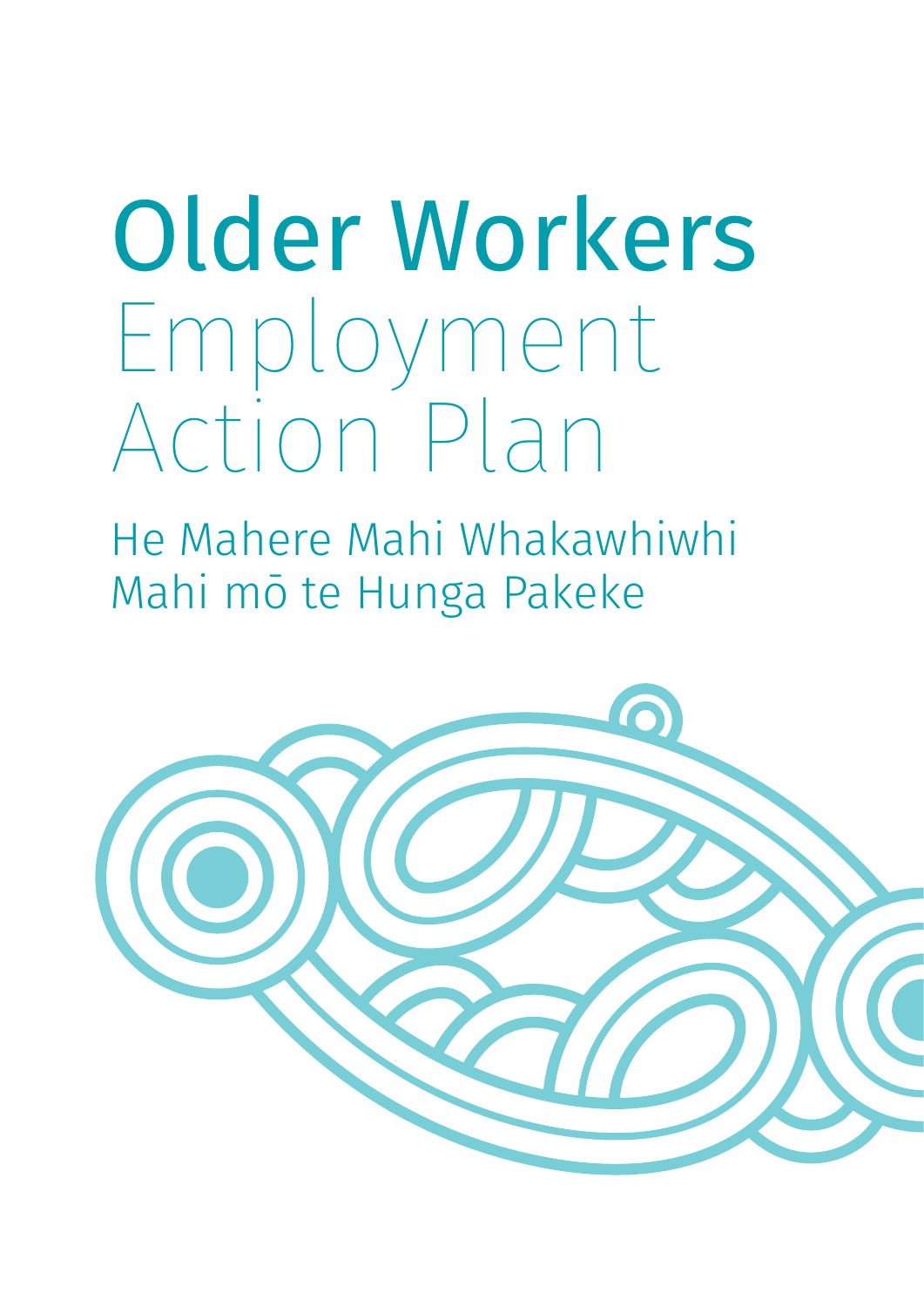

Author: The Office for Seniors Te Tari Kaumātua

Copyright: This work is licensed under the Creative Commons Attribution 3.0 New Zealand licence. In essence, you are free to copy, distribute and adapt the work, if you attribute the work to the Crown and abide by the other licence terms.

To view a copy of this licence, visit **[creativecommons.org/licenses/by/3.0/nz](https://creativecommons.org/licenses/by/3.0/nz/)**

Please note that no departmental or governmental emblem, logo or Coat of Arms may be used in any way which infringes any provision of the Flags, Emblems, and Names Protection Act 1981. Attribution to the Crown should be in written form and not by reproduction of any such emblem, logo or Coat of Arms.

Published: April 2022

Office for Seniors. PO Box 1556 Wellington 6140 New Zealand

Email: **ofs@msd.govt.nz** Web: **www.officeforseniors.govt.nz**

ISBN: 978-1-99-002395-8 (Print) | ISBN: 978-1-99-002398-9 (Web)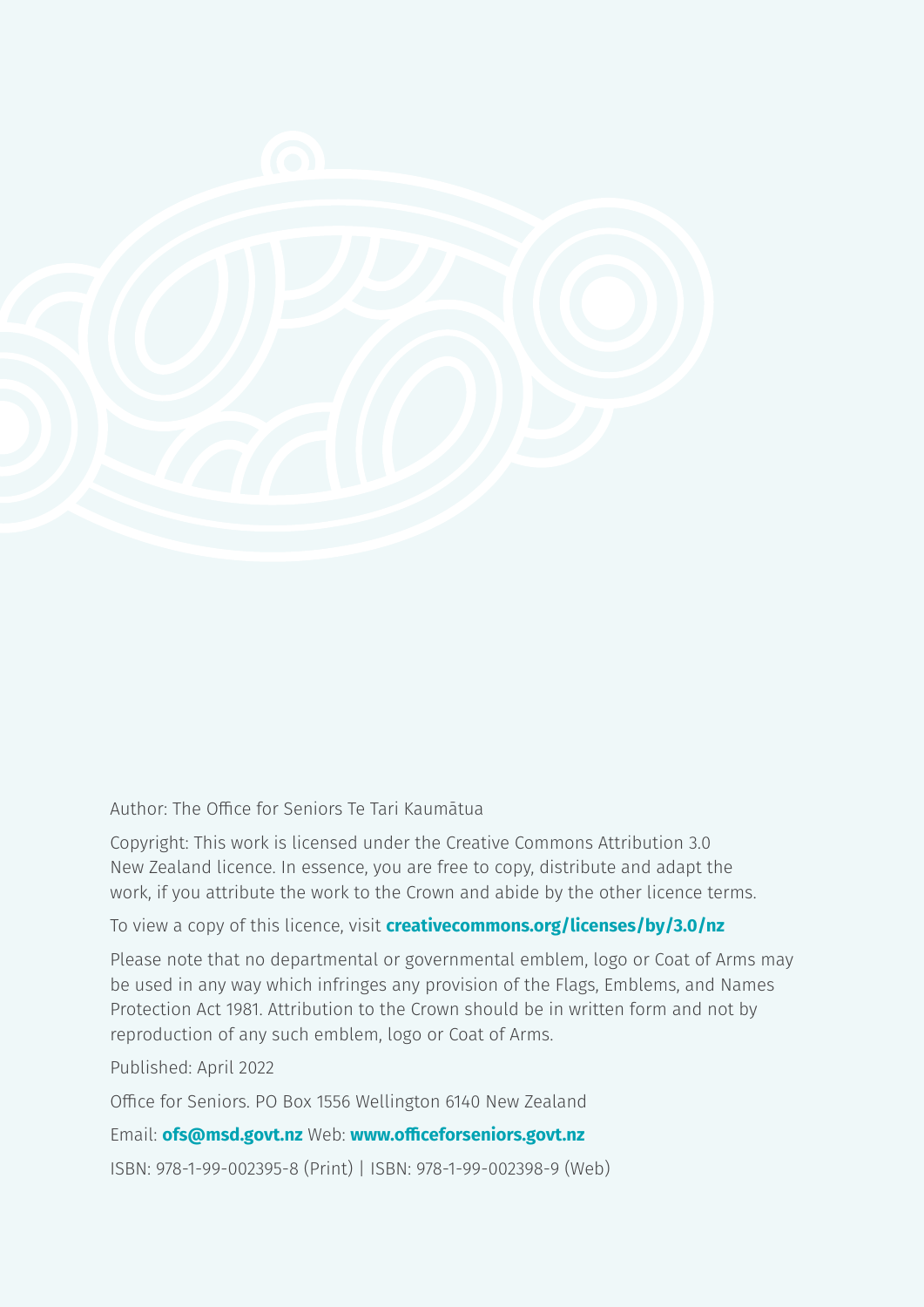### **Contents**  Ngā kōrero o roto

| <b>Ministerial foreword</b><br>He kupu whakataki nā te Minita mō te Hunga Kaumātua | 4  |
|------------------------------------------------------------------------------------|----|
| <b>Introduction</b><br>He kupu arataki                                             | 6  |
| Why we need a plan<br>Te take ia me whakarite mahere                               | 7  |
| <b>Approach</b><br>Te tātai mahi                                                   | 11 |
| <b>Actions</b><br>Ngā mahi                                                         | 14 |
| <b>Actions detail</b><br>Ngā taipitopito mahi                                      | 18 |
| <b>Implementing the Action Plan</b><br>Te whakatinanatanga i te Mahere Mahi        | 23 |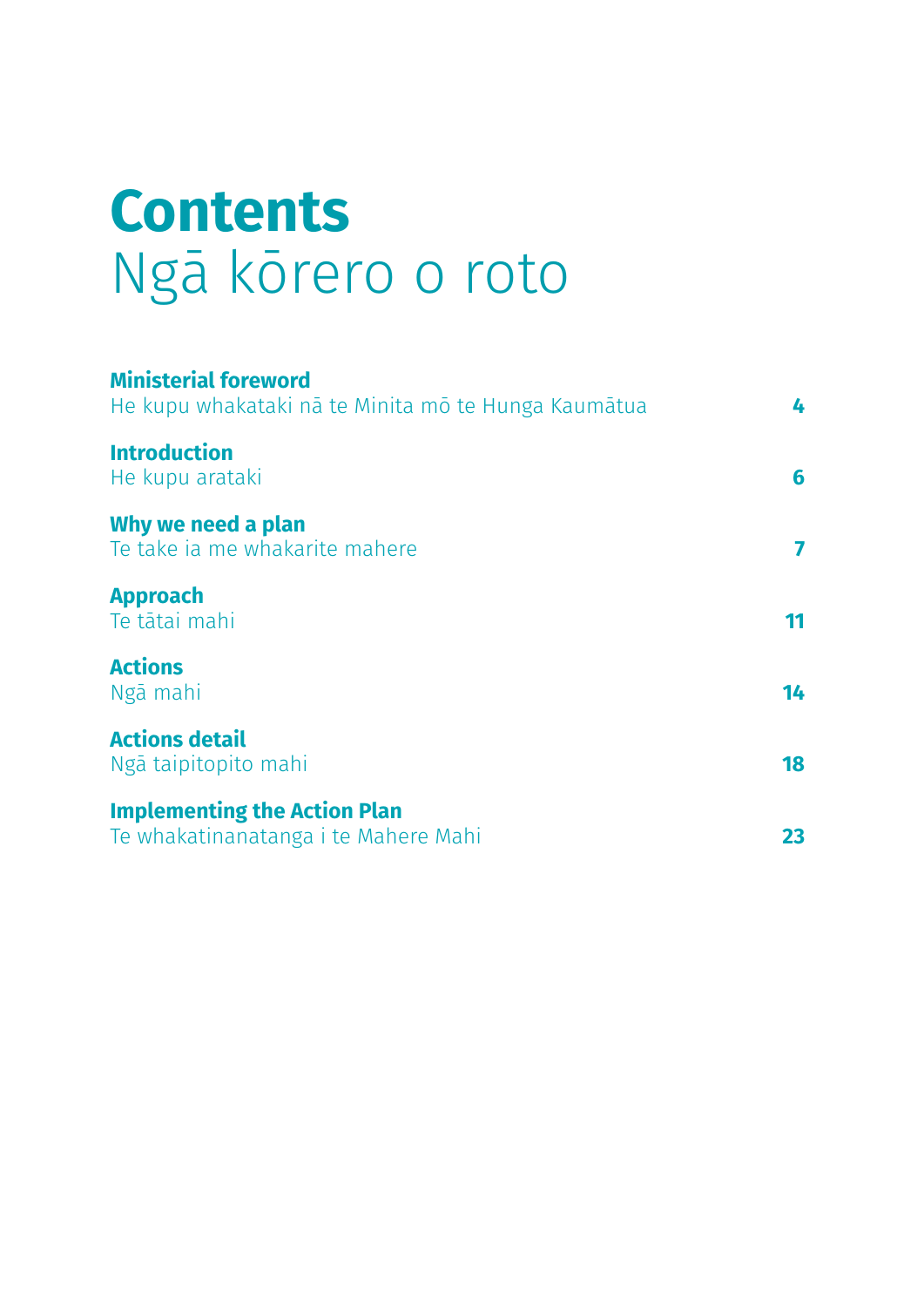# <span id="page-3-0"></span>**Ministerial foreword**



I am pleased to present the Older Workers Employment Action Plan. It aims to ensure that older workers (aged 50 and over) who want or need to work can find sustainable employment that fulfils their needs and aspirations and

contributes to their overall wellbeing.

With New Zealanders living longer, many also want a longer working life. Some older workers, however, find it challenging to remain in fulfilling work. The Government wants to ensure all workers are able to reach their full potential. This action plan is one of the seven supporting population employment action plans for those who consistently experience poor labour market outcomes. It builds on the Government's 2019 **[Employment Strategy](https://www.mbie.govt.nz/dmsdocument/6614-our-employment-strategy-everyone-working-to-deliver-a-productive-sustainable-and-inclusive-new-zealand)**, which recognises the impact that work has on our everyday lives, as well as its importance as a means for social and economic advancement and to support a growing and transforming economy.

The Older Workers Employment Action Plan recognises that in addition to the age discrimination experienced by many older workers, some also experience disadvantage due to the compounding effects of gender, ethnicity and disability.

The actions in the plan:

 $\blacktriangleright$  support older workers to use and transition their skills to find and stay in employment as they age and their circumstances change

- ▶ support employers to be more inclusive of older workers
- ▶ promote wider discussion and analysis of the effects and opportunities of an ageing workforce in the context of future economic planning.

Coordination across other employment action plans and giving effect to the obligation under Te Tiriti o Waitangi to facilitate full Māori participation in the labour market will be an important aspect of its implementation.

An ongoing focus for me as Minister for Seniors is to continue to deliver on the **[Better Later Life – He Oranga Kaumātua](https://officeforseniors.govt.nz/assets/documents/our-work/better-later-life/Better-Later-Life-Strategy/Better-Later-Life-He-Oranga-Kaumatua-2019-to-2034.pdf)  [Strategy](https://officeforseniors.govt.nz/assets/documents/our-work/better-later-life/Better-Later-Life-Strategy/Better-Later-Life-He-Oranga-Kaumatua-2019-to-2034.pdf)**. The launch of this Action Plan itself fulfils one of the eight actions under the first **[Better Later Life – He](https://officeforseniors.govt.nz/better-later-life-strategy/action-plan/)  [Oranga Kaumātua Action Plan 2021](https://officeforseniors.govt.nz/better-later-life-strategy/action-plan/)  [to 2024](https://officeforseniors.govt.nz/better-later-life-strategy/action-plan/)**. This Action Plan aligns fully with the Strategy's focus on promoting meaningful work for older people to achieve financial security and economic participation.

This plan is a collaborative effort, bringing together input from the public, business and government to provide critical guidance to help ensure opportunities to support and encourage older workers now and in the future.

**Hon Dr Ayesha Verrall** Minister for Seniors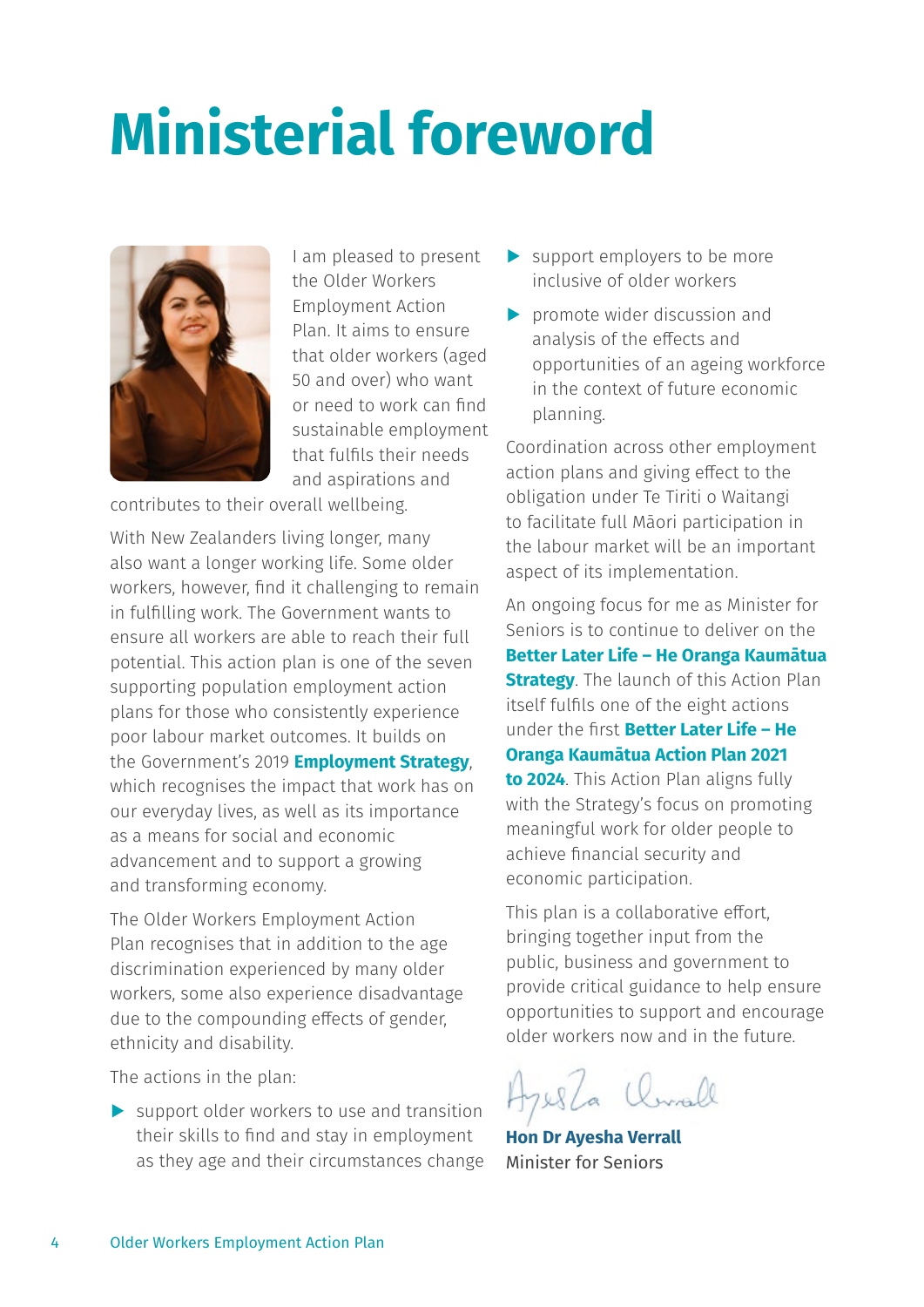### He kupu whakataki nā te Minita mō te Hunga Kaumātua

E koa ana au kia whakapuakihia ai te Mahere Whakawhiwhi Mahi Mō te Hunga Pakeke. Ko tāna whai kia whakatūturu mō te hunga pakeke (e 50 te pakeke neke atu rānei) e hiahia ana ki te mahi, e mate ana rānei ki te mahi kia kimi mahi toitū nei e ea ā rātou manako, wawata anō hoki, me te aha, e kounga ake ai ō rātou hauora.

Inā hoki e ora roa ake ana tātou o Aotearoa, he tokomaha ake anō e hiahia mahi tonu ai. Otiia, he mea wero ko ētahi o te hunga pakeke, kia noho tonu ai ki tētahi tū mahi whakatūtataki nei. Tā te Kāwanatanga hiahia e whakatutuki ai ngā kaimahi katoa ō rātou pitomata. He Mahere Mahi kotahi tēnei o ngā mahere whakawhiwhi mahi taupori, e whitu mō ērā e rite ana te wheakohia i ngā hua kino o te mākete mahi ringa raupā. He mea whakakahangia tēnei i tā te **[Employment Strategy](https://www.mbie.govt.nz/dmsdocument/6614-our-employment-strategy-everyone-working-to-deliver-a-productive-sustainable-and-inclusive-new-zealand)** Whakawhiwhi Mahi nō te tau 2019 e āhukahukangia ai ngā pānga o te ao mahi ki ō tātou anō ao o ia rā me tāna hira hei kokenga whakamua ā-iwi, ā-ohaoha hoki, ā, kia tautoko i te whakatipu me te panoni haere o te ao ōhanga.

Ko te Mahere Mahi Whakawhiwhi Mahi Mō te Hunga Pakeke e āhukahuka ana ko te whakatoihara anō i te pakeketanga e wheakohia ana e ngā tini kaimahi pakeke, ko ētahi anō kei te wheako i te whakatoihara mō ngā āhuatanga ira, iwitanga, whaikahatanga anō hoki.

Ngā mahi kei roto i te mahere:

▶ kia tautoko i ngā kaimahi pakeke kia whakamahi, kia whakawhiti hoki ō rātou pūkenga kia kimi mahi, kia pūmau hoki i te mahi i a rātou ka pakeke haere ai, ā, ina panoni haere ngā āhuatanga ki a rātou

- ▶ kia tautoko i ngā kaiwhakawhiwhi mahi kia kanorau ake ai o te hunga kaimahi pakeke
- ▶ kia whakatairanga i ngā matapakina me te tātari i ngā pānga o ngā angitūtanga o te hunga kaimahi e pakeke haere nei mā roto mai i te ao whakamahere ohaoha o te anamata.

Ko te whakariterite puta atu i ētahi atu mahere mahi me te whai take anō ki ngā kawatau i raro i Te Tiriti o Waitangi kia whakahaere i te whai waahitanga mai o te Māori ki te mākete mahi ringa raupā hei āhuatanga hira o tāna whakatinanatanga iho.

Hei kaupapa aro tonu ai māku hei Minita mō te hunga Pakeke kia whakarato tonu ai te – **[He Oranga Kaumātua Strategy](https://officeforseniors.govt.nz/assets/documents/our-work/better-later-life/Better-Later-Life-Strategy/Better-Later-Life-He-Oranga-Kaumatua-2019-to-2034.pdf)**. Ko te whakarewatanga o tēnei Mahere Mahi tonu e ea ai kotahi o ngā mahi o roto i te waru i raro i te **[He Oranga Kaumātua H](https://officeforseniors.govt.nz/better-later-life-strategy/action-plan/)e Mahere Hohenga 2021 ki 2024**. E tīaroaro mārika ana tēnei Mahere Mahi ki te aronga o te Rautaki mō te whakatairanga i te mahi whai take mō te hunga pakeke kia pai ai te taha pūtea ki a rātou me te whai waahi mai anō ki te ao ohaoha.

He mahi ngātahi tēnei mahere e tō mai ana i ngā whakaaro o te tūmatanui, ngā kamupene me te kāwanatanga kia whakatakoto ārahitanga i ngā whakaaro arorau e whakatoka i ngā angitu e tautoko ai, e akiaki ai i te hunga kaimahi pakeke ināianei, ā, anamata ake nei.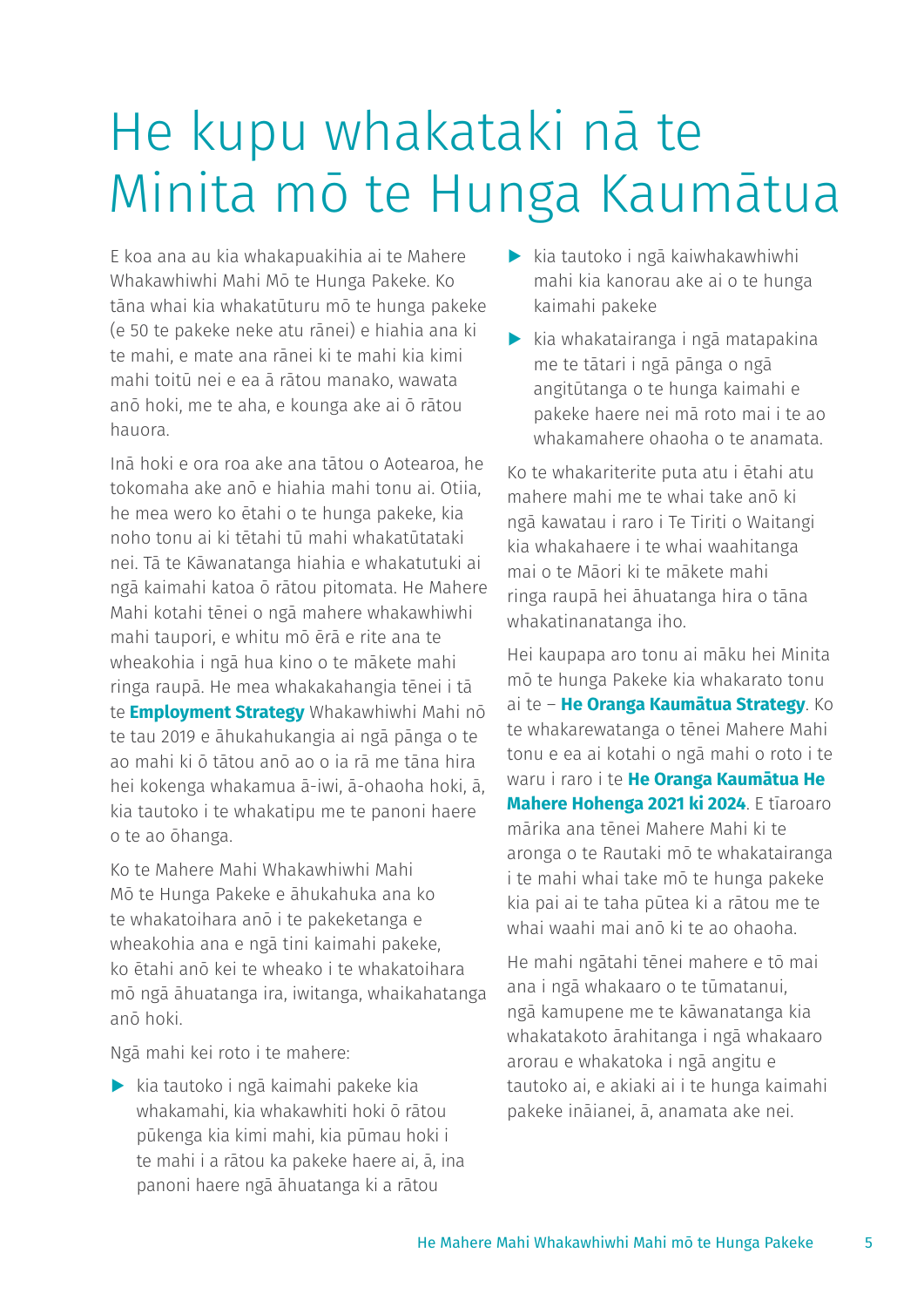### <span id="page-5-0"></span>**Introduction** He kupu arataki

The Older Workers Employment Action Plan (OWEAP) encompasses those aged 50 and over who are working or who want or need to work.

**The purpose of the OWEAP is to ensure that older New Zealanders who want or need to work can find sustainable employment that fulfils their needs and aspirations and contributes to their overall wellbeing.**

#### **This plan supports the Government's Employment Strategy**

The **[Employment Strategy](https://www.mbie.govt.nz/dmsdocument/6614-our-employment-strategy-everyone-working-to-deliver-a-productive-sustainable-and-inclusive-new-zealand)** presents the Government's vision for the labour market and the changes it is implementing to improve employment outcomes for all New Zealanders. This and the other six population action plans focus on improving outcomes for groups that consistently experience poor labour market outcomes (youth, older people, Māori, women, Pacific people, disabled people, former refugees, recent migrants and ethnic communities). The action plans are complementary; some people may find that actions in more than one plan will address the variety of challenges or opportunities they face.

#### **It also supports the Government's strategy for our ageing population**

The vision of the **[Better Later Life –](https://officeforseniors.govt.nz/assets/documents/our-work/better-later-life/Better-Later-Life-Strategy/Better-Later-Life-He-Oranga-Kaumatua-2019-to-2034.pdf)  [He Oranga Kaumātua Strategy](https://officeforseniors.govt.nz/assets/documents/our-work/better-later-life/Better-Later-Life-Strategy/Better-Later-Life-He-Oranga-Kaumatua-2019-to-2034.pdf)** (Better Later Life Strategy) is that older New Zealanders lead valued, connected and fulfilling lives. It promotes the importance of meaningful work for older people, in achieving financial security and economic participation.

The Government has already started work on some actions to achieve these objectives under the first **[Better Later Life](https://officeforseniors.govt.nz/assets/documents/our-work/better-later-life/Better-Later-Life-Strategy/Better-Later-Life-He-Oranga-Kaumatua-2019-to-2034.pdf)  [– He Oranga Kaumātua Action Plan 2021](https://officeforseniors.govt.nz/assets/documents/our-work/better-later-life/Better-Later-Life-Strategy/Better-Later-Life-He-Oranga-Kaumatua-2019-to-2034.pdf)  [to 2024](https://officeforseniors.govt.nz/assets/documents/our-work/better-later-life/Better-Later-Life-Strategy/Better-Later-Life-He-Oranga-Kaumatua-2019-to-2034.pdf)** (Better Later Life Action Plan).

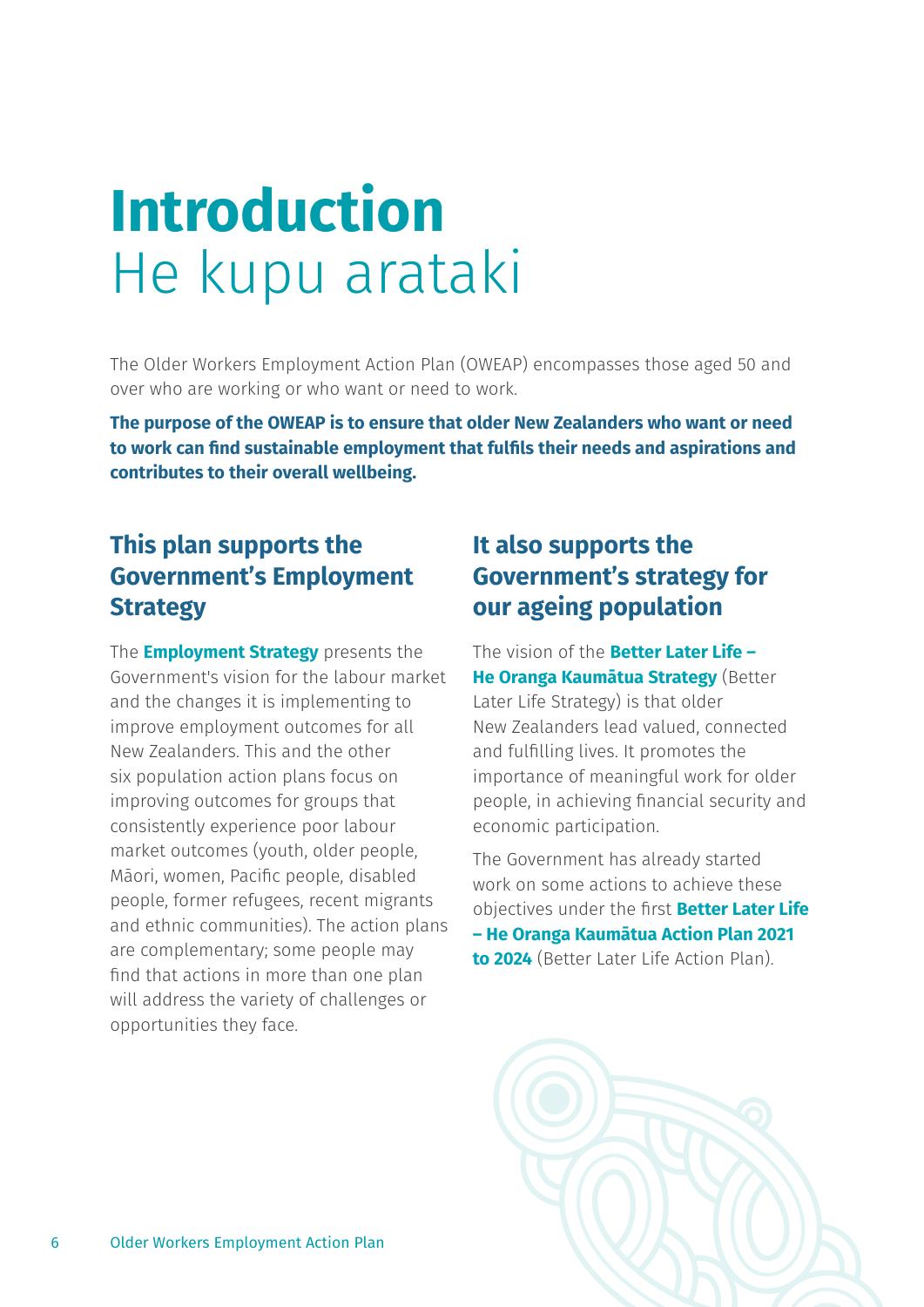### <span id="page-6-0"></span>**Why we need a plan** Te take ia me whakarite mahere

#### **People aged 50 and over already play a large role in the workforce**



#### **There are many benefits to retaining older workers in employment**

People 50 and over bring skills and knowledge to their workplaces. Keeping these people and their skills in the workforce is key to making sure that the labour market can meet the economy's future needs.

#### **We're working for longer**

**Older people are making an increasing contribution to the economy** 



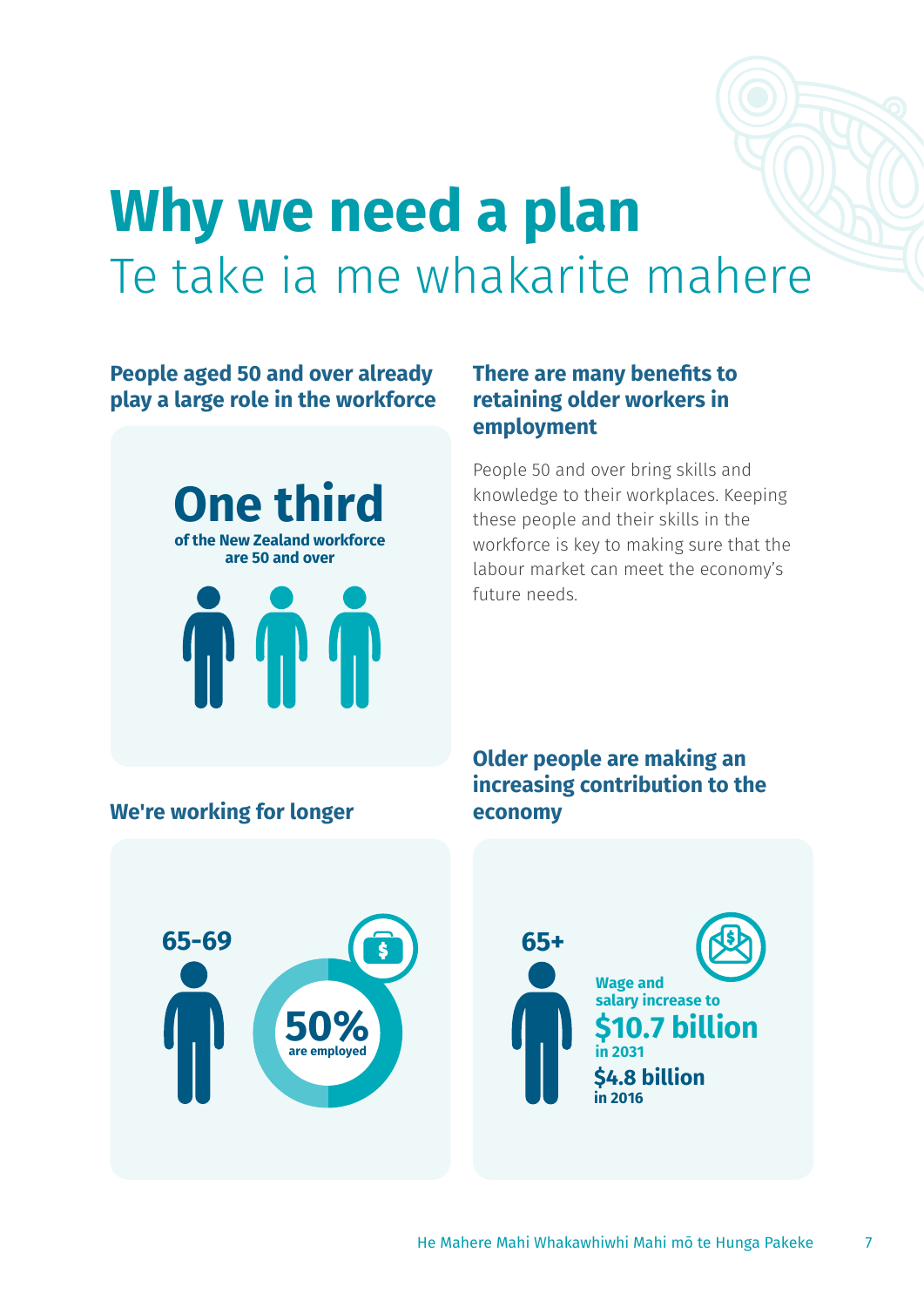#### **It's not always easy for older workers to find or stay in employment that suits their needs**

Older workers can face unique and complex challenges in finding and staying in paid employment. If older workers are made redundant or have had to leave paid employment, it can take longer for them to find another job than younger people, and they may have lower incomes when they do.

#### **Older workers receive unemployment support for longer**



#### **Five years after the 2009 global financial crisis, older workers who had lost their job were still being impacted**



#### **Age discrimination around work also affects many older workers**

It can be felt in terms of hiring, where assumptions are made about a person's suitability for the job, or in work where they may not be given the same opportunities for training and development, or where they may not be given the support and flexibility they need.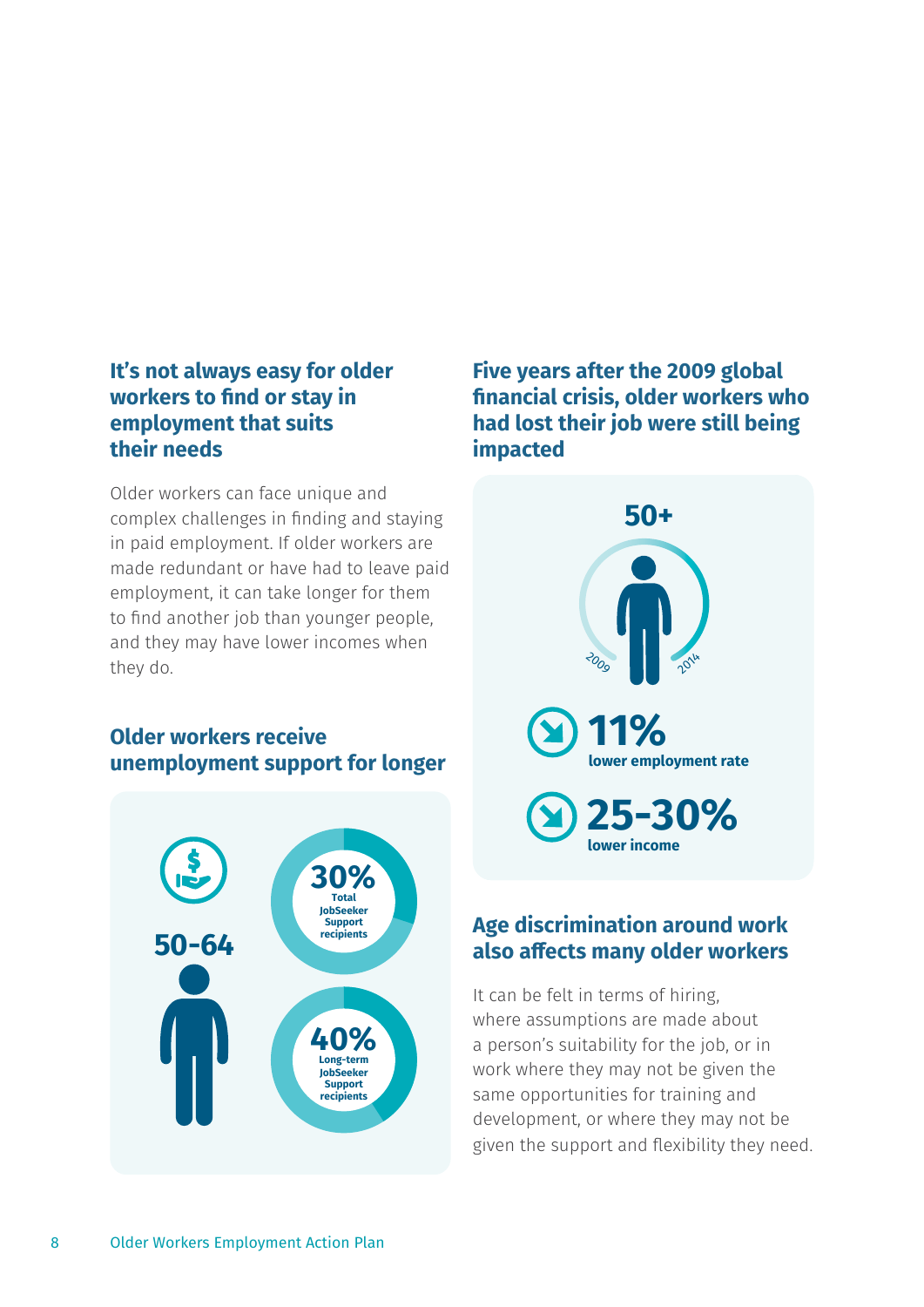

#### **Some older workers are less likely to have choices around working**

The impacts of poor employment outcomes for older people can also differ based on compounding sources of disadvantage.

- ▶ Older female workers are overrepresented in unpaid carer roles and low paid part-time work, more underutilised<sup>1</sup> than males, and may have fewer years to benefit from employer KiwiSaver contributions which are not compulsory for those over 65. Separation later in life can also mean losing more in terms of money and property, with less time and resources to rebuild wealth.
- ▶ Older Māori workers suffer consistently higher rates of unemployment and underutilisation than older European workers.
- ▶ Underutilisation of older Pacific workers is higher than for older workers of Māori, European and other ethnicities.

▶ Disabled older workers are half as likely to be employed as people of the same age who are not disabled.

Lack of access to education and training in their earlier years may also mean that some older workers have limited job choice and income. This is compounded by pay and equity gaps for older Māori, women, Pacific people, disabled people, former refugees, recent migrants and ethnic communities.

Te Ara Ahunga Ora – the Retirement Commission recently found that a third of people over the age of 65 who were working did so because they had to (from a financial point of view). For an increasing number of people who do not own their own home or do not have significant retirement savings, continuing to work in some capacity past the age of 65 is a necessity.

<sup>&</sup>lt;sup>1</sup> Underutilisation counts people who don't work but want to and are available to, people who want to work more than they already do and are available to, and people who can't start work immediately but are looking for jobs and can start within the next month.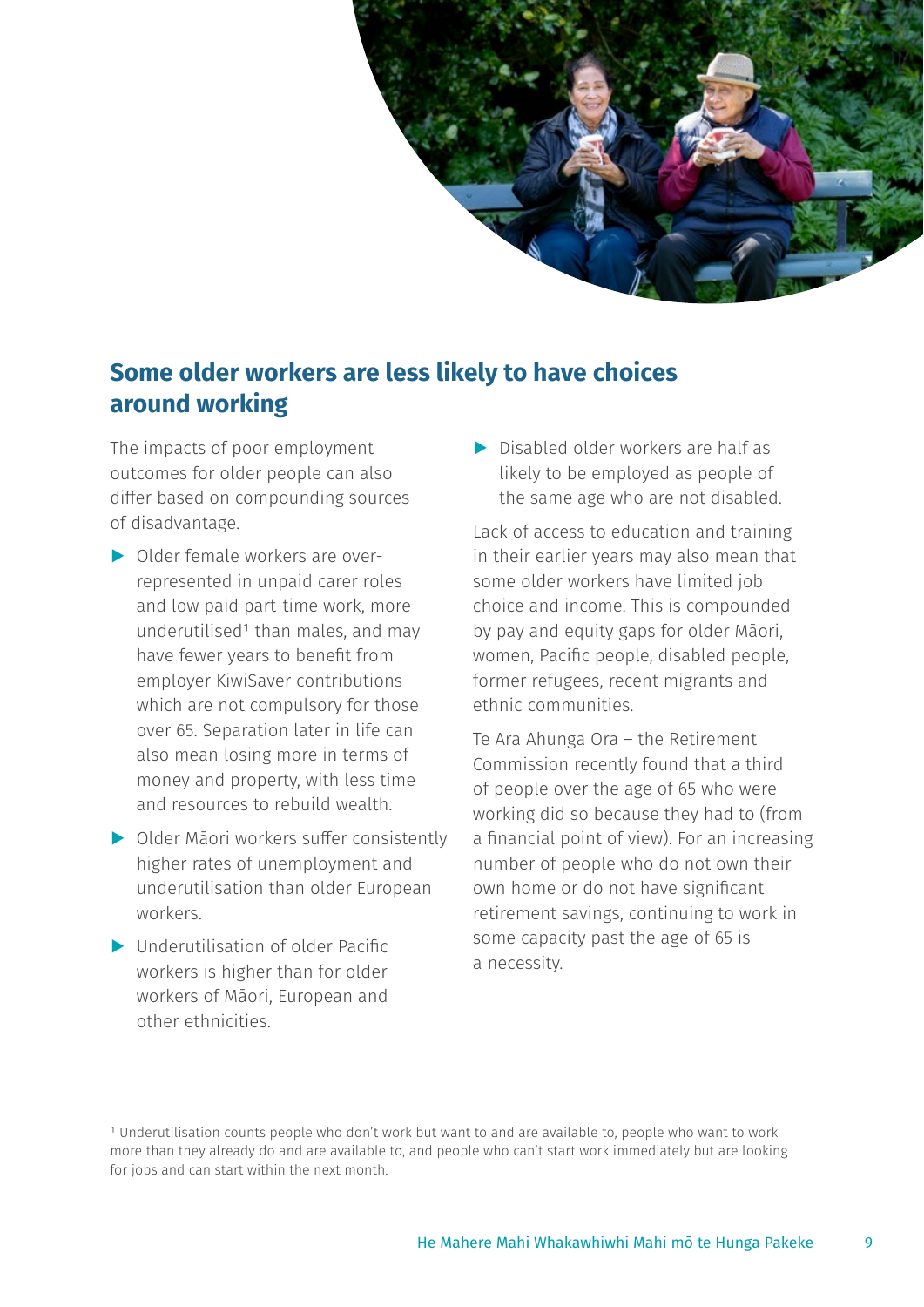#### **Older Māori workers**

Te Tiriti o Waitangi places a particular obligation on Government to facilitate full Māori participation in the labour market. The current constraints in the labour force result in poorer retirement saving outcomes for older Māori workers, which, when coupled with shorter life and health expectancy as compared to other ethnicities, means that they are often deprived of the period of "retirement" that many New Zealanders expect.

People who participated in consultation on the OWEAP also reminded the

Government not to lose sight of the fact that many Māori communities consider their kaumātua, and the knowledge they hold, to be taonga deserving of active protection under Te Tiriti.

This action plan attempts to facilitate the exercise of rangatiratanga by iwi/hapū and Māori organisations through collaboration with government and sector groups to address these particular challenges, and will also align with **[Te Mahere Whai Mahi](https://www.mbie.govt.nz/dmsdocument/18741-te-mahere-whai-mahi-maori-maori-employment-action-plan-summary-english)  [Māori – Māori Employment Action Plan](https://www.mbie.govt.nz/dmsdocument/18741-te-mahere-whai-mahi-maori-maori-employment-action-plan-summary-english)** as appropriate to coordinate efforts.

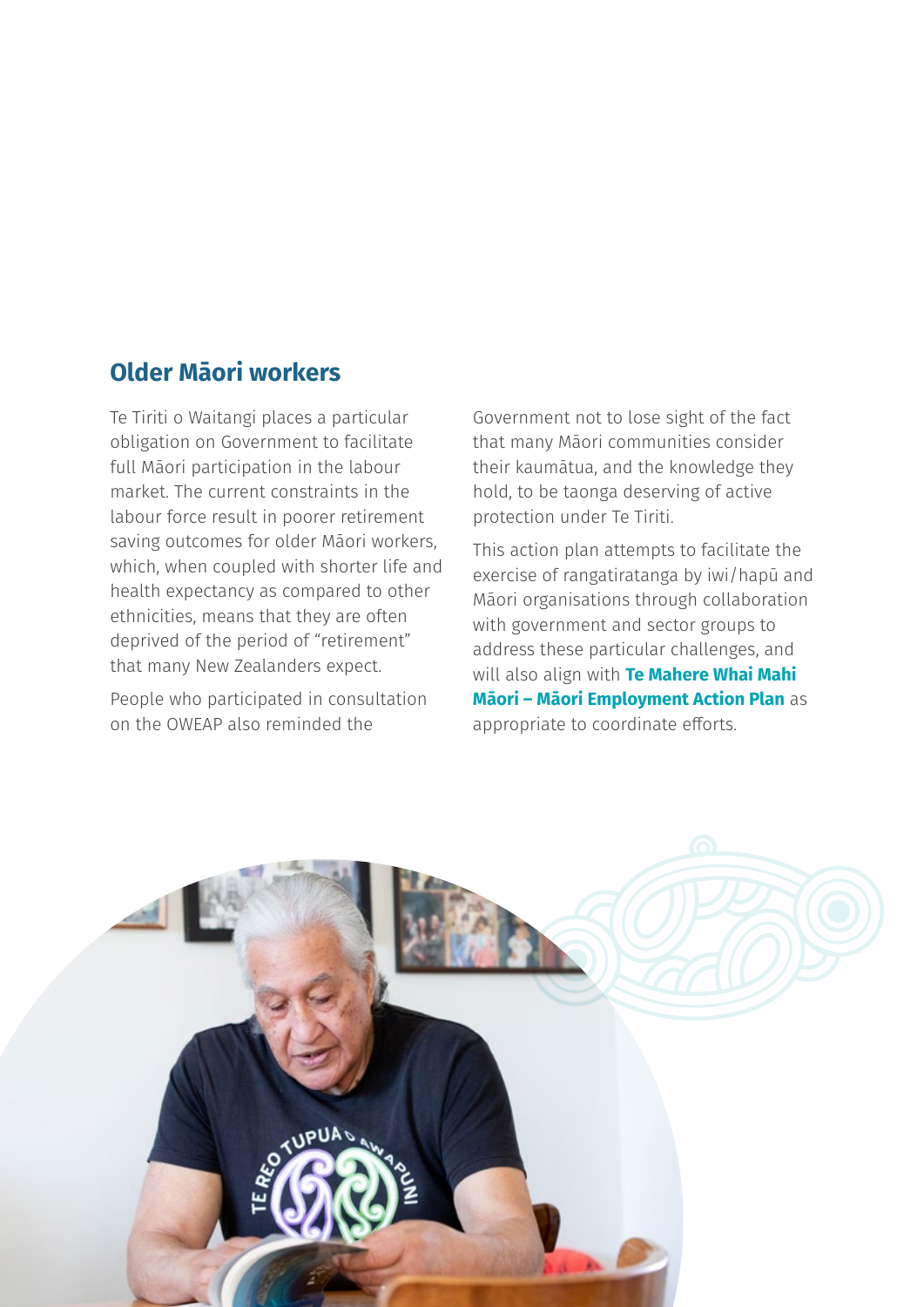### <span id="page-10-0"></span>**Approach** He tātai mahi

#### **This plan is for people aged 50 and over who are working, or want or need to work, but experience challenges in doing so**

It is important that all New Zealanders are free from discrimination and can enjoy fulfilling and secure work.

Our older population is diverse in terms of ethnicity, gender and life experience. The labour market experience of older workers ranges from very secure to tenuous. The plan is focused on people from age 50 because that's when preparing for retirement becomes a bigger focus, age discrimination may become a significant issue, or people may not be able to continue the same kind of work they have previously done because of physical ageing or changing responsibilities in their lives.

Some older people can experience more challenges than others in preparing for, finding, and staying in fulfilling and secure work. This means they do not always have immediate or long-term financial security and may not have work that meets their physical, mental, and social needs. This action plan is focused mostly on this group.

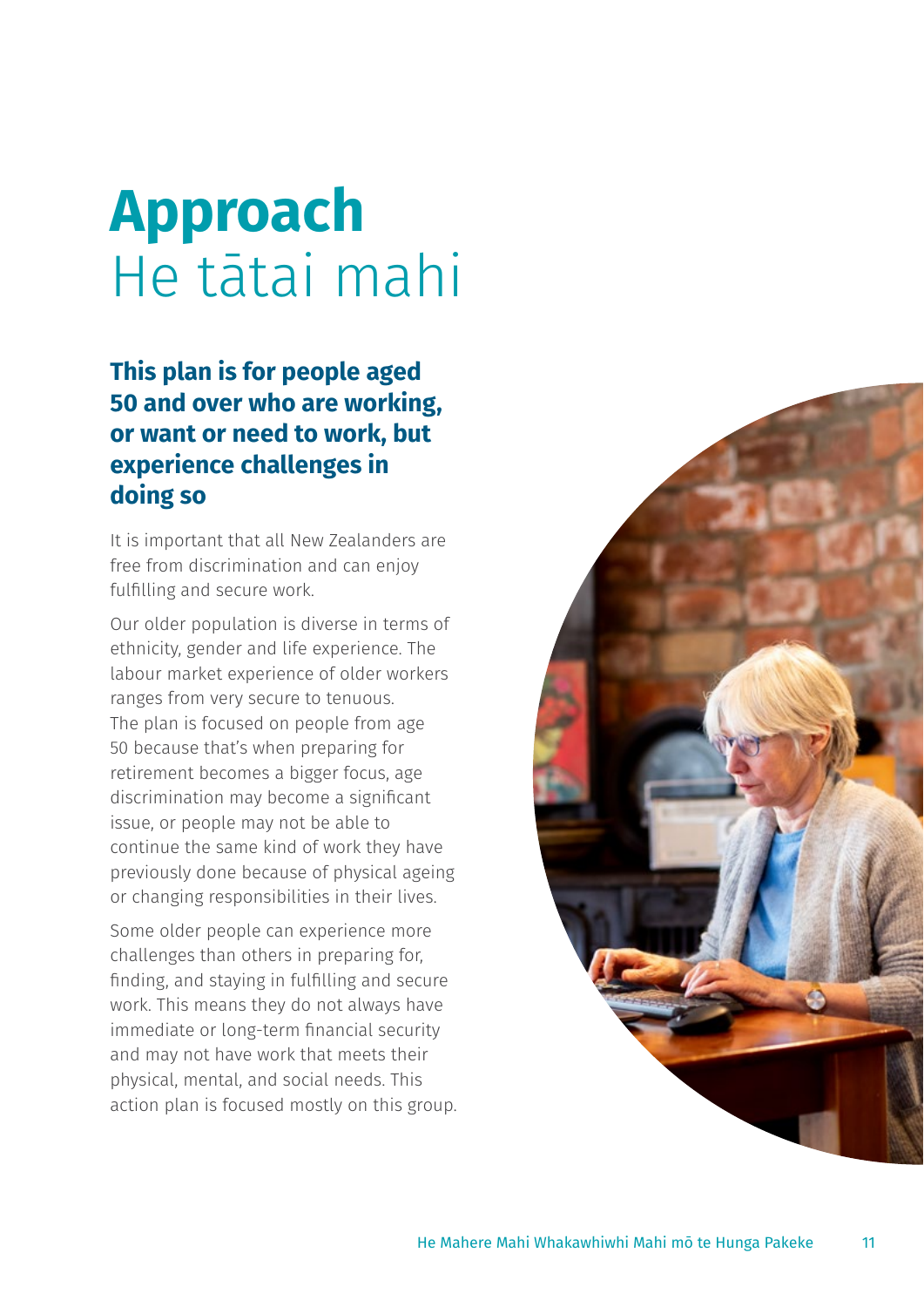

#### **What is already underway**

#### **Better Later Life actions that will benefit older workers**

The following actions in the **[Better Later](https://officeforseniors.govt.nz/assets/documents/our-work/better-later-life/Better-Later-Life-Strategy/Better-Later-Life-He-Oranga-Kaumatua-2019-to-2034.pdf)  [Life Action Plan](https://officeforseniors.govt.nz/assets/documents/our-work/better-later-life/Better-Later-Life-Strategy/Better-Later-Life-He-Oranga-Kaumatua-2019-to-2034.pdf) 2021 to 2024** cover employment issues for older workers.

- ▶ Pilot and evaluate an approach to help older entrepreneurs establish sustainable businesses.
- ▶ Promote the **[Mature workers toolkit](https://www.business.govt.nz/mature-workers-toolkit/)**.
- ▶ Lead good practice in the employment and support of older workers.
- ▶ Review COVID-19-response employment measures outcomes.
- ▶ Advise on employment service eligibility for people over 65.
- $\blacktriangleright$  Research age discrimination in the workplace.
- ▶ Improve reporting on employment of older workers in the public service.

#### **Other population employment action plans**

The Ministry of Business, Innovation and Employment (MBIE) has oversight across the seven employment action plans, and leads work to identify opportunities to work together on common actions across the plans.

There are three themes across the actions included or under consideration in other population employment action plans which will particularly benefit older workers:

- ▶ provision of information for Human Resources professionals, employers and businesses about inclusion and diversity
- $\blacktriangleright$  the public sector leading as a best practice employer
- $\triangleright$  better collection, reporting and sharing of data.

Ongoing work to coordinate across the employment action plans will provide for better alignment of agency work programmes, avoid duplication of actions and can help guide the Government's labour market priorities. It will also enable wider actions that will also benefit older workers to be identified and promoted.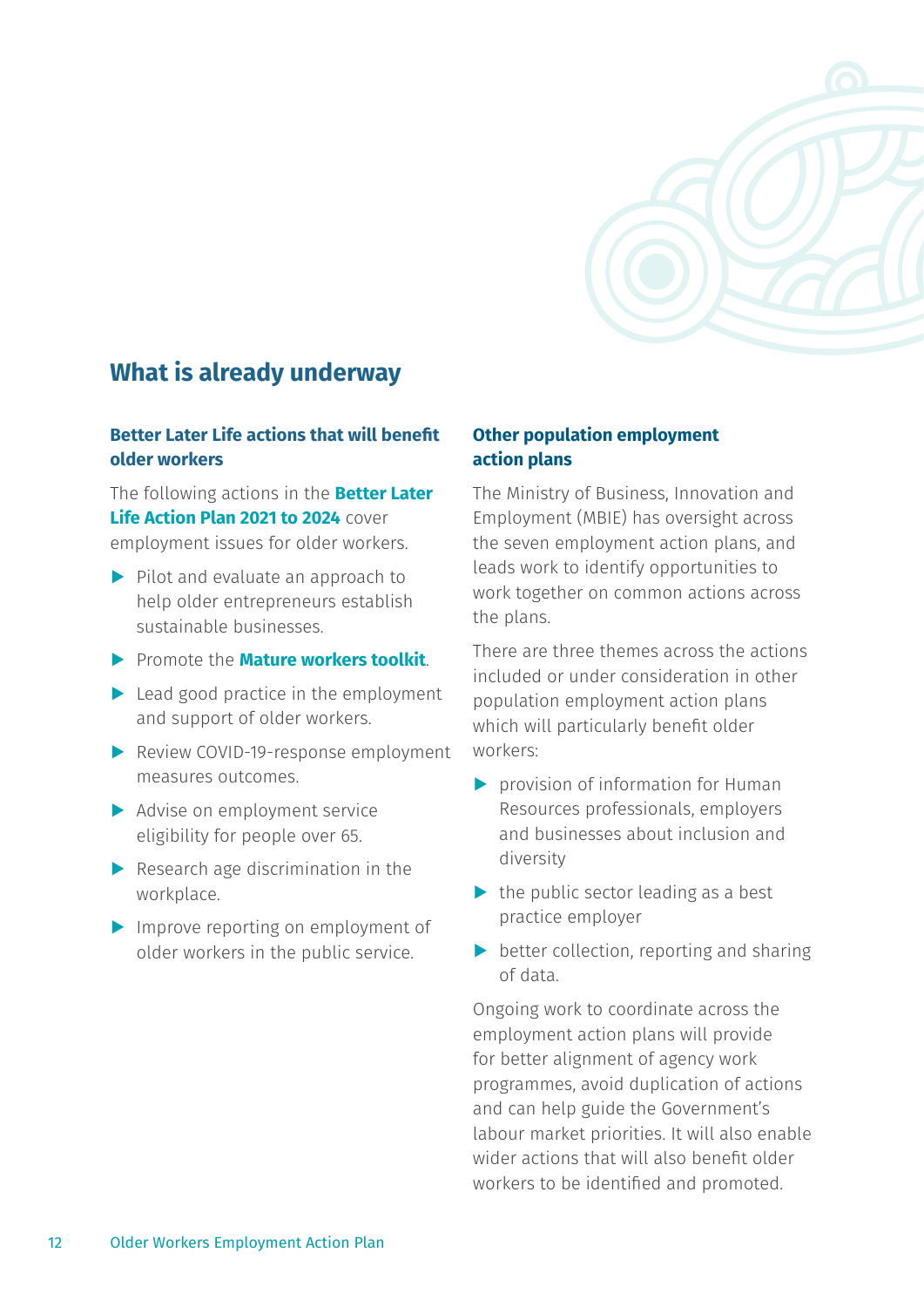

#### **Other initiatives already underway that will benefit older workers**

The Government is already undertaking a wide range of responses aimed at improving the operation of the labour market. Some of these are immediate responses to the economic disruption caused by COVID-19. Others are longerterm structural reforms to the labour market. All will be relevant to the labour market situation of older workers.

#### Reform of Vocational Education

#### The **[Reform of Vocational Education](https://www.mbie.govt.nz/have-your-say/income-insurance/)**

(RoVE) was designed to create a unified and sustainable vocational education system. The new structure includes local vocational education providers, Workforce Development Councils (WDCs) to give industry greater leadership across vocational education, and Regional Skills Leadership Groups (RSLGs) to provide advice about the skills needed in their regions. People who need to retrain, including many older workers, will be prioritised.

#### The Careers System Strategy

The Tertiary Education Commission (TEC) is working with the education sector to develop a nationwide careers system strategy to make sure professional careers guidance is available to all New Zealanders, at all stages of their career journey. The TEC will work closely with key stakeholders to make sure it is fit-for-purpose and sustainable. The strategy will consider related strategies in the education sector, such as the

#### **[Tertiary Education Strategy.](https://www.tec.govt.nz/focus/our-focus/tes/)**

#### Proposed New Zealand Income Insurance Scheme

The Government is proposing an [income](https://www.mbie.govt.nz/have-your-say/income-insurance/)  [insurance scheme](https://www.mbie.govt.nz/have-your-say/income-insurance/) to further strengthen our social safety net by supporting workers to retain about 80 percent of their income for a period after they lose their jobs. This could be particularly beneficial to older workers who tend to experience longer spells of unemployment and more severe wage losses when they get back to work.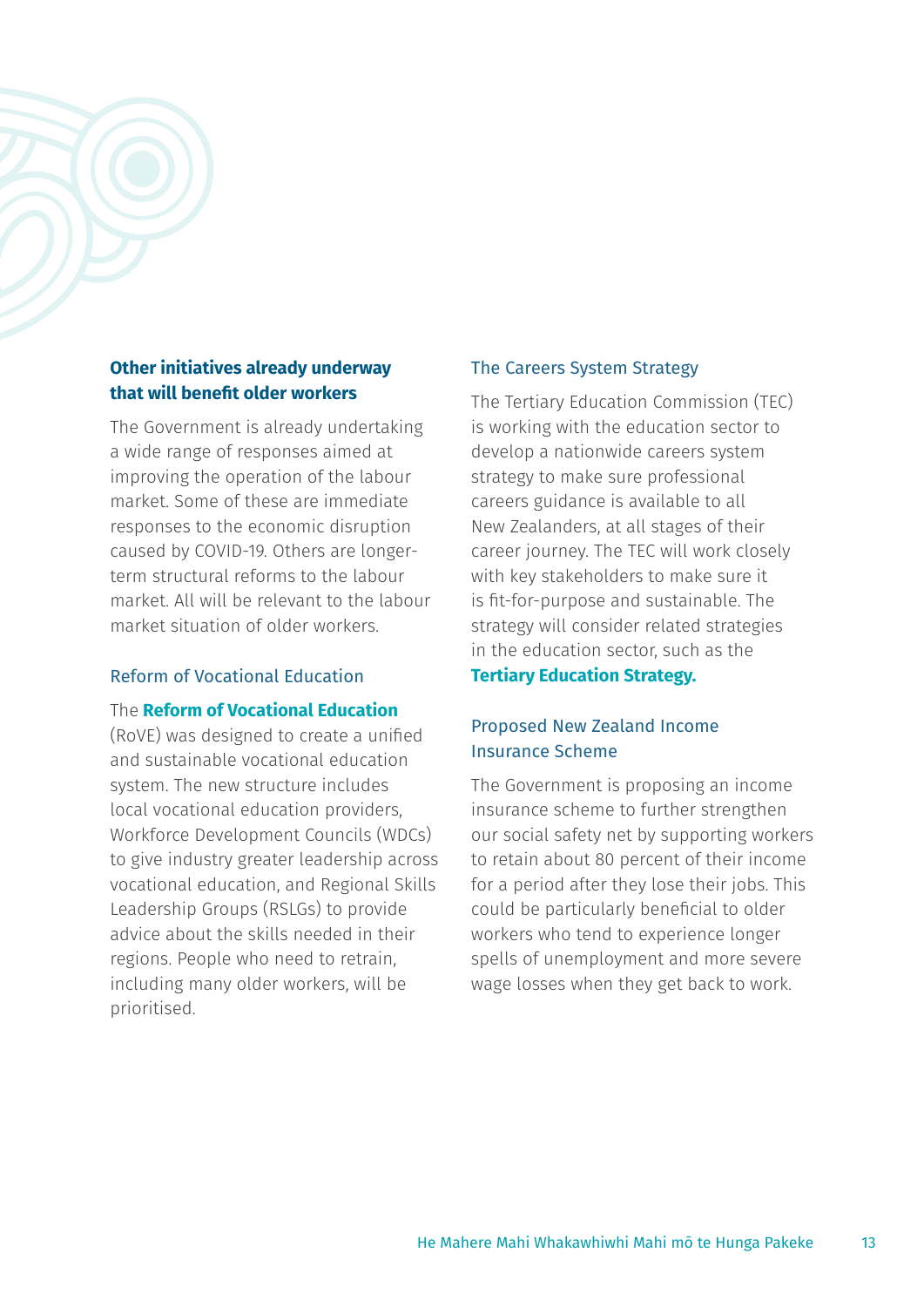# <span id="page-13-0"></span>**Actions** Ngā mahi

These actions will support older workers who want to work or need to have sustainable employment that fulfils their needs and aspirations and contributes to their overall wellbeing.

This action plan's focus is on older people at risk of poor labour market outcomes. Many of the actions will support older workers who face compounding barriers in the labour market, including Māori, women, Pacific people, disabled people, former refugees, recent migrants and ethnic communities.

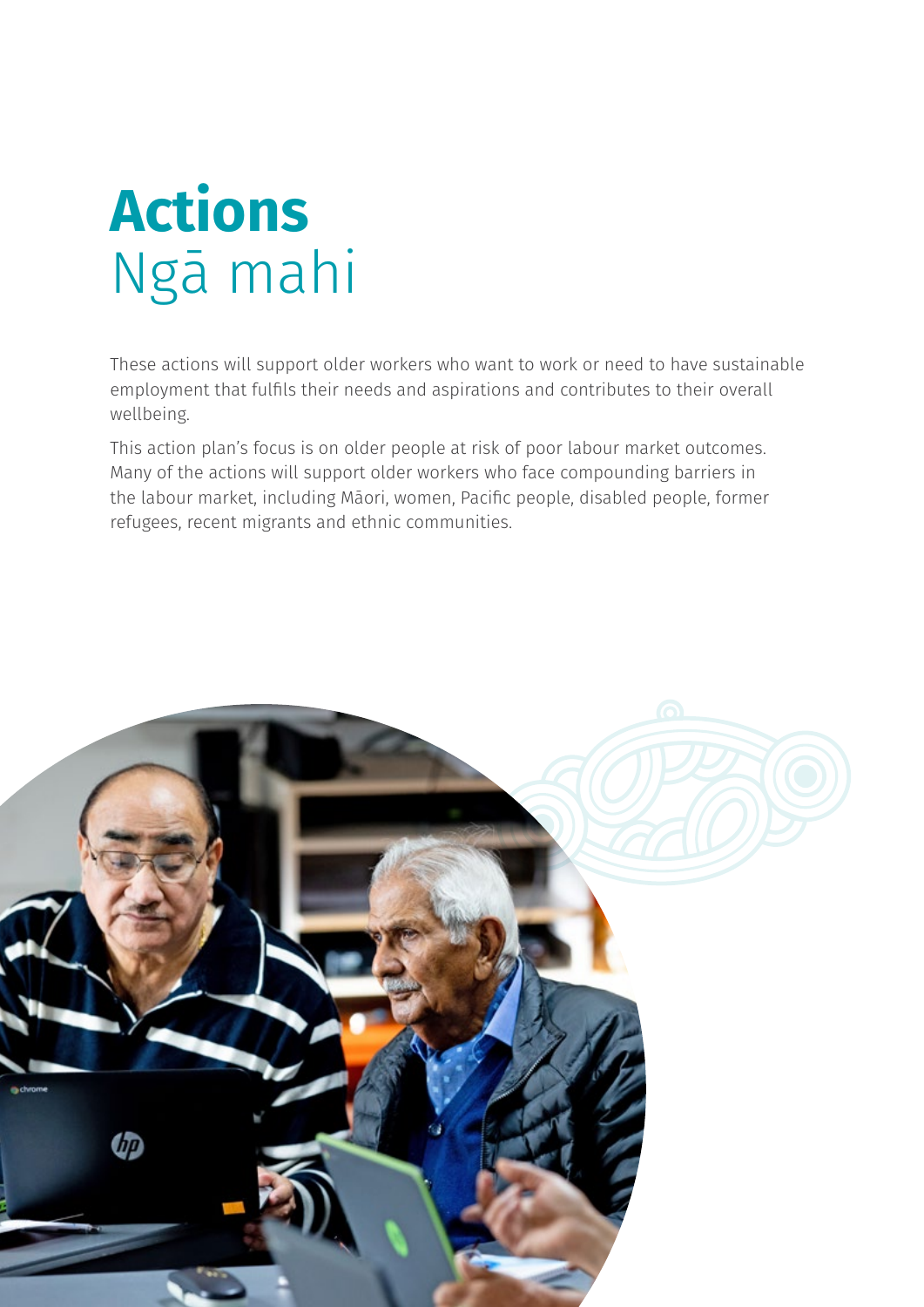| <b>Action Area: Training, upskilling and educating</b>          |                                                                                                                                                                                                                                                                                                                                            |                                                                                                                                                |
|-----------------------------------------------------------------|--------------------------------------------------------------------------------------------------------------------------------------------------------------------------------------------------------------------------------------------------------------------------------------------------------------------------------------------|------------------------------------------------------------------------------------------------------------------------------------------------|
| 1.                                                              | Research and assess the needs of older workers for<br>training, upskilling and vocational education, and the<br>barriers to access (including appropriateness and<br>availability).<br>Based on the outcomes of this work, provide advice<br>on how to increase older workers' uptake of training,<br>upskilling and vocational education. | Ministry of<br>Education (MOE)<br>and Ministry of<br>Social Development<br>(MSD) supported<br>by the Tertiary<br>Education<br>Commission (TEC) |
| 2.                                                              | Report annually how many older workers have enrolled<br>in and completed courses with government-funded<br>vocational education providers and what they trained<br>in (in 5-year age brackets for those over age 45), and by<br>gender and ethnicity.                                                                                      | <b>MOE</b>                                                                                                                                     |
| <b>Action Area:</b> Preparing for, finding, and staying in work |                                                                                                                                                                                                                                                                                                                                            |                                                                                                                                                |
|                                                                 | 3. Actively engage with older workers and make sure they<br>can access information that will help them identify<br>training options, prepare for work, find work and stay<br>in work. Make sure that this work is promoted widely.                                                                                                         | MSD (with local and<br>regional support),<br>TEC and the Office<br>for Seniors (OfS)                                                           |
|                                                                 | 4. Review relevant career products to make sure that<br>older workers are visible and their context reflects<br>the diversity of older workers, is useful and relevant<br>to them and raises awareness of study and training<br>options.                                                                                                   | TEC and OfS                                                                                                                                    |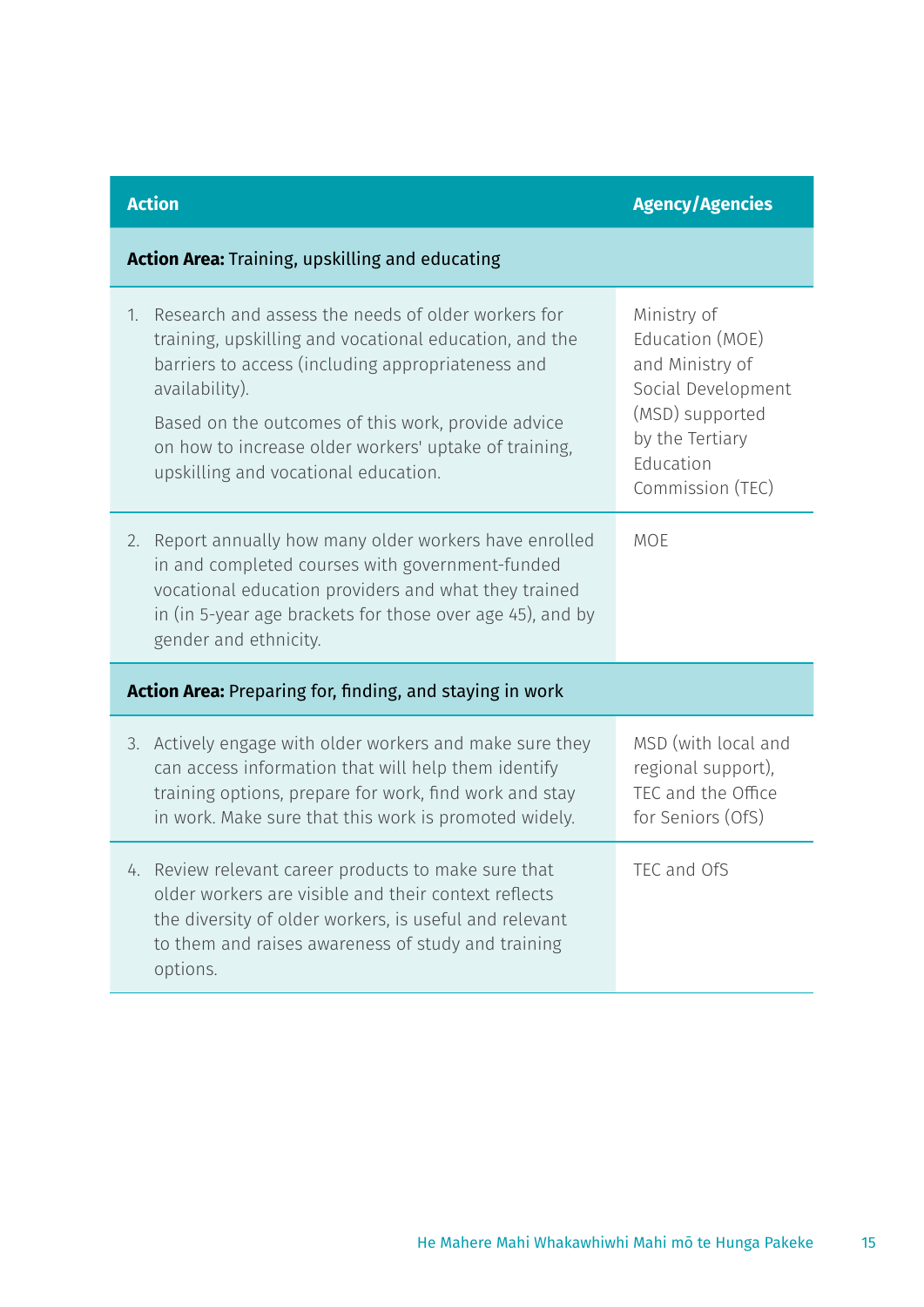| <b>Agency/Agencies</b>                                                          |
|---------------------------------------------------------------------------------|
| MSD, Ministry<br>of Business,<br>Innovation and<br>Employment (MBIE)<br>and OfS |
| <b>MSD</b>                                                                      |
|                                                                                 |
| MBIE and OfS                                                                    |
| <b>MBIE</b>                                                                     |
|                                                                                 |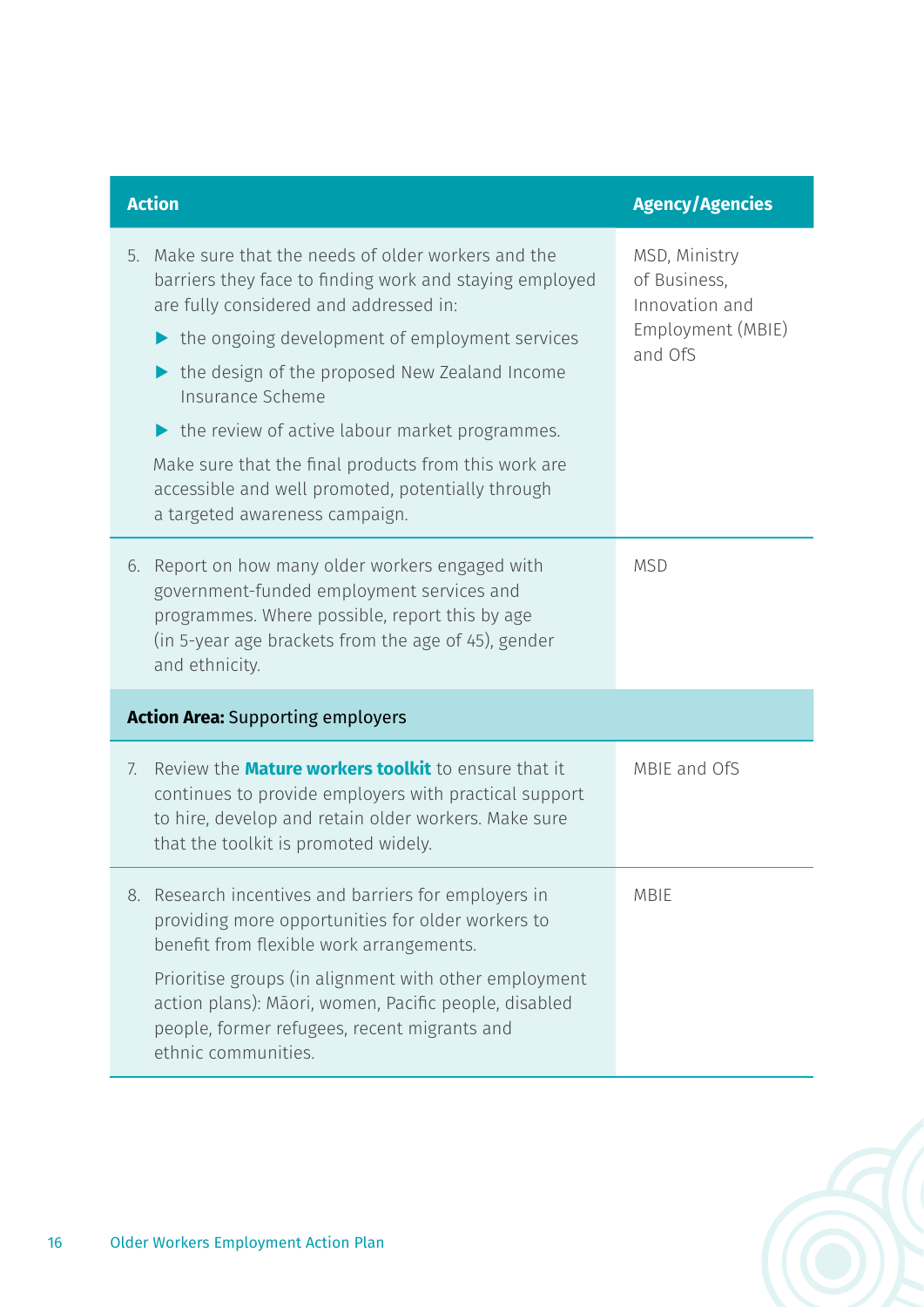| <b>Action</b>                                                                                                                                                                                                                                                                                                                                            | <b>Agency/Agencies</b>           |  |
|----------------------------------------------------------------------------------------------------------------------------------------------------------------------------------------------------------------------------------------------------------------------------------------------------------------------------------------------------------|----------------------------------|--|
| Research opportunities and incentives for employers<br>9.<br>to provide greater opportunities for older workers to<br>participate in training in the workplace.<br>Prioritise groups (in alignment with other employment<br>action plans): Māori, women, Pacific people, disabled<br>people, former refugees, recent migrants and<br>ethnic communities. | <b>MBIE</b>                      |  |
| Action Area: Planning for older workers' role in the economy and the future of work                                                                                                                                                                                                                                                                      |                                  |  |
| 10. Improve understanding across industry groupings and<br>sectors of the effects and opportunities of an ageing<br>workforce.<br>Do this in collaboration with relevant key stakeholders<br>(such as iwi/hapū and Māori organisations, Regional<br>Skills Leadership Groups, Workforce Development<br>Councils, employers and unions).                  | MBIE and MSD<br>supported by TEC |  |
| 11. Refer the issue of the ageing workforce to the Future of<br>Work Forum to include as a specific discussion topic on<br>its agenda.                                                                                                                                                                                                                   | MBIE and OfS                     |  |

The next section provides further details of how actions 1, 3, 5, 7, 8, 9 and 10 will be implemented.

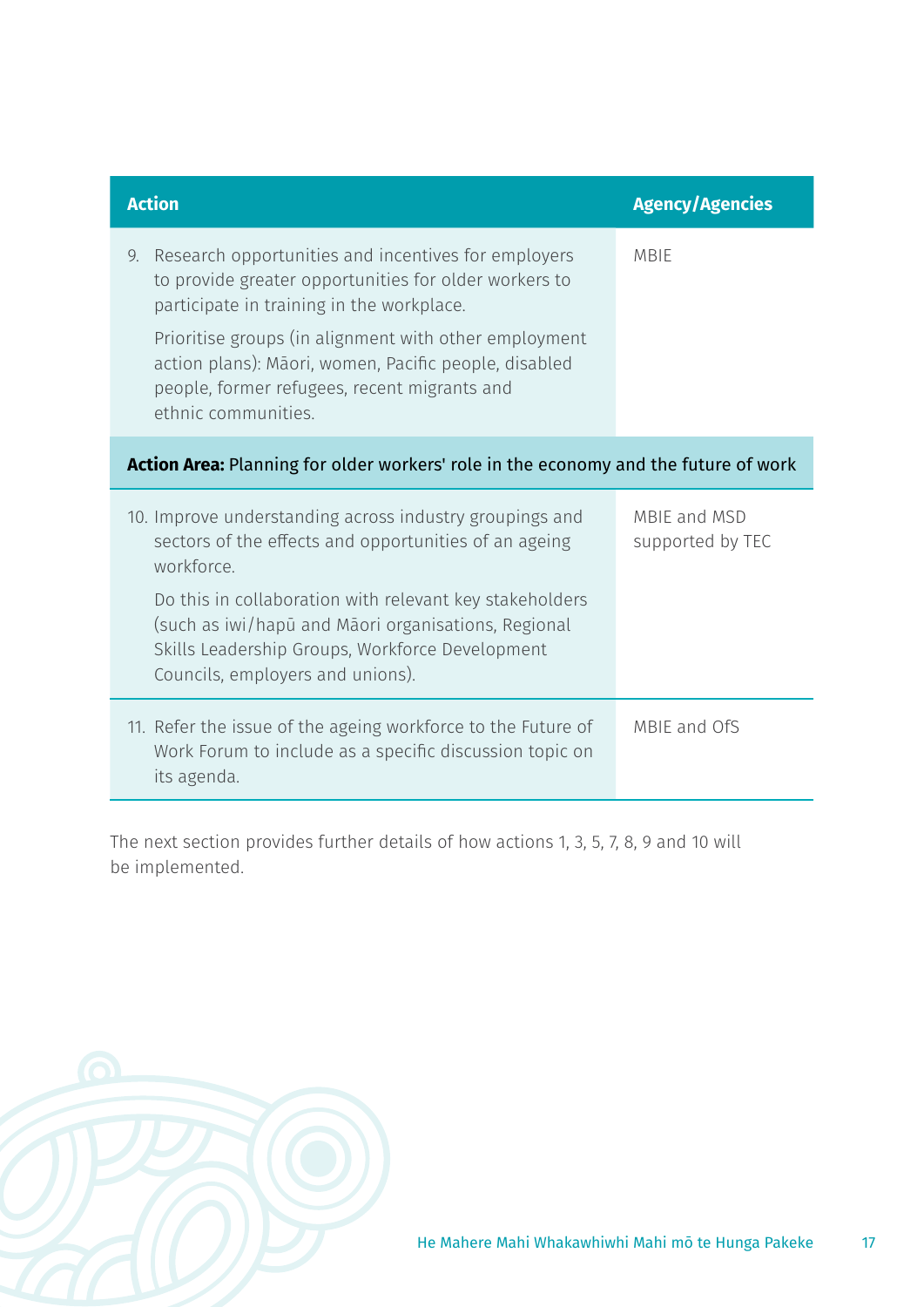# <span id="page-17-0"></span>**Actions detail** Ngā taipitopito mahi

Actions 2, 4, 6 and 11 are not included in this table because they can either be implemented immediately or be completed without a more detailed work programme.

| <b>Action</b>                                                                                                                                                                                                                                                                                                                                                                      | <b>Agencies</b>                            | <b>Breakdown of work included</b><br>in action                                                                                                                                                                                                                                                                                                                                                                                                                                                                                                                                                                                                                           |
|------------------------------------------------------------------------------------------------------------------------------------------------------------------------------------------------------------------------------------------------------------------------------------------------------------------------------------------------------------------------------------|--------------------------------------------|--------------------------------------------------------------------------------------------------------------------------------------------------------------------------------------------------------------------------------------------------------------------------------------------------------------------------------------------------------------------------------------------------------------------------------------------------------------------------------------------------------------------------------------------------------------------------------------------------------------------------------------------------------------------------|
| <b>Action 1</b><br>Research and assess the<br>needs of older workers<br>for training, upskilling<br>and vocational education,<br>and the barriers to<br>access (including<br>appropriateness and<br>availability).<br>Based on the outcomes<br>of this work, provide<br>advice on how to increase<br>older workers' uptake of<br>training, upskilling and<br>vocational education. | MOE and MSD,<br>supported by<br><b>TEC</b> | This will include work to:<br>a. make it easier for older<br>workers to understand what<br>training and vocational<br>education options are open<br>to them and how they can<br>access these<br>b. assess current availability and<br>suitability of micro-credentials<br>(a formal qualification that<br>enables learners to access<br>specific knowledge and skills<br>quickly and cheaply) for<br>older workers and identify<br>any options to improve their<br>availability and suitability<br>c. assess supports, including<br>financial supports, that could<br>be made available to older<br>workers to enable them to<br>upskill while working or to<br>retrain. |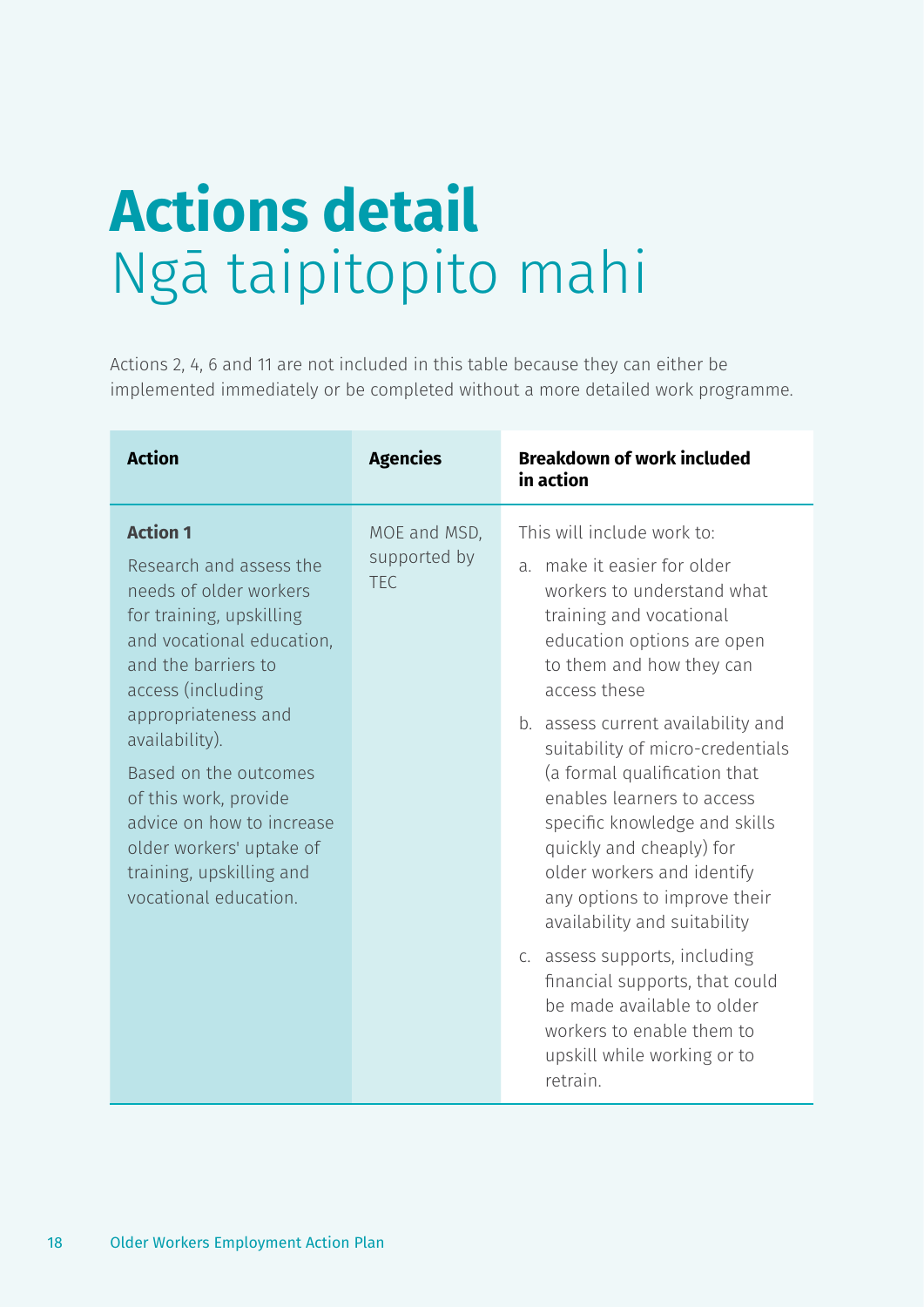| <b>Action</b>                                                                                                                                                                                                                                                     | <b>Agencies</b>                                                                  | <b>Breakdown of work included</b><br>in action                                                                                                                                                                                                                                                                                                                                                                                                                                                                                                                                                                                                                                                                                                                                                                                                                                                                                                                                                                                     |
|-------------------------------------------------------------------------------------------------------------------------------------------------------------------------------------------------------------------------------------------------------------------|----------------------------------------------------------------------------------|------------------------------------------------------------------------------------------------------------------------------------------------------------------------------------------------------------------------------------------------------------------------------------------------------------------------------------------------------------------------------------------------------------------------------------------------------------------------------------------------------------------------------------------------------------------------------------------------------------------------------------------------------------------------------------------------------------------------------------------------------------------------------------------------------------------------------------------------------------------------------------------------------------------------------------------------------------------------------------------------------------------------------------|
| <b>Action 3</b><br>Actively engage with<br>older workers and make<br>sure they can access<br>information that will help<br>them identify training<br>options, prepare for work,<br>find work and stay in<br>work. Make sure that this<br>work is promoted widely. | MSD (with<br>local and<br>regional<br>support), TEC<br>and Office for<br>Seniors | This will include work to:<br>a. improve engagement with<br>older workers<br>b. improve the suitability<br>of online tools for older<br>workers, including updating<br>www.connected.govt.nz<br>with information specific for<br>older workers<br>c. hold in-person job and training<br>expos for older workers.<br>These will look different<br>across regions depending<br>on the labour market needs<br>and the characteristics<br>of older workers, but will<br>involve cross-government<br>agency collaboration (for<br>example, between regional<br>MBIE and MSD staff, and local<br>government), collaboration<br>with local iwi/hapū and Māori<br>organisations, and involvement<br>of other community<br>stakeholders (for example,<br>Regional Skills Leadership,<br>Groups, Chambers of<br>Commerce and groups focused<br>on Pacific and other ethnic<br>communities, including former<br>refugees). Importantly, these<br>expos will be developed to be<br>a comfortable and engaging<br>experience for older workers. |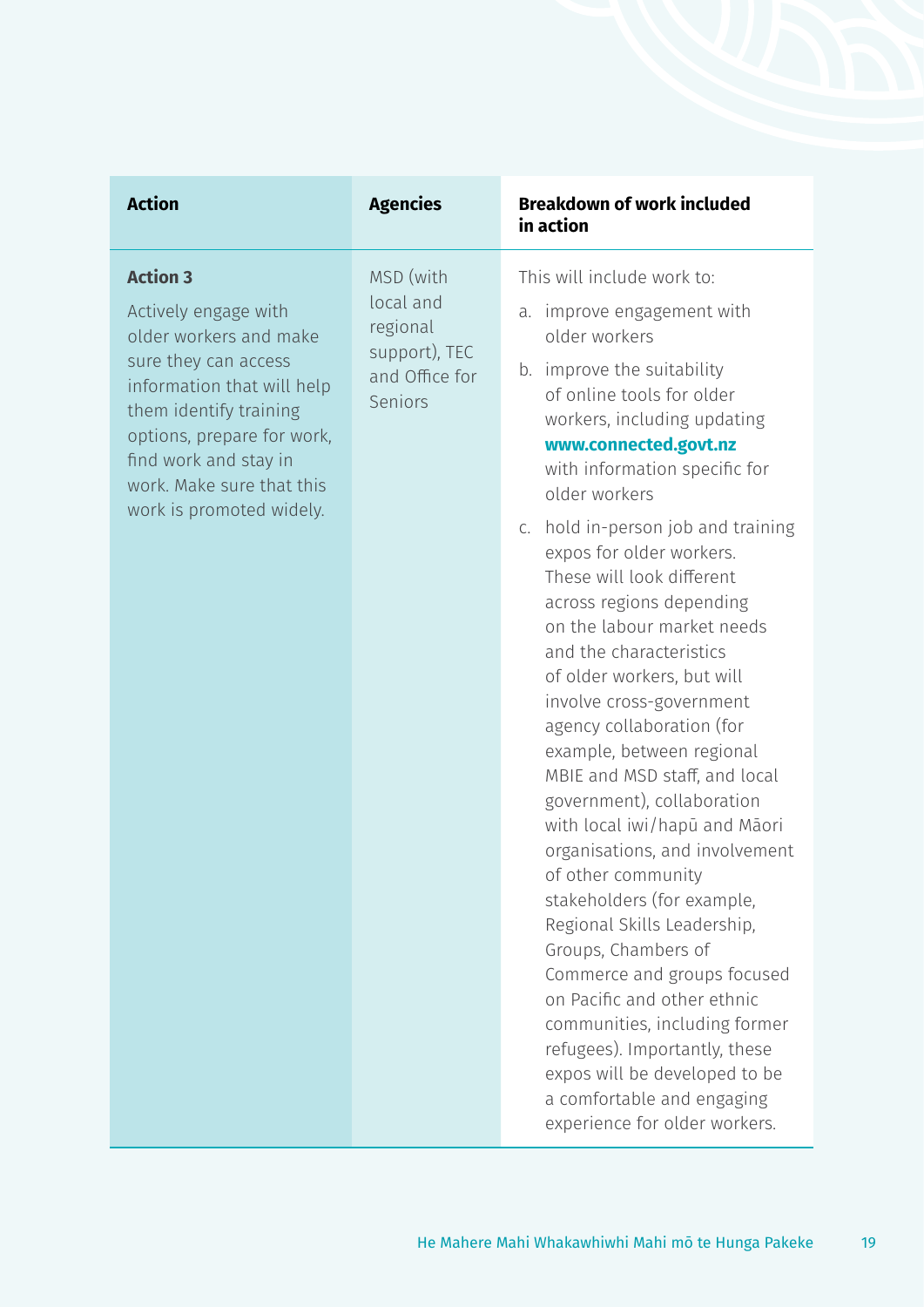| <b>Action</b>                                                                                                                                                                                                                                                                                                                                                                                                                                                                                                                                             | <b>Agencies</b>      | <b>Breakdown of work included</b><br>in action                                                                                                                                                                                                                                                                                                                                                                                                                                                                            |
|-----------------------------------------------------------------------------------------------------------------------------------------------------------------------------------------------------------------------------------------------------------------------------------------------------------------------------------------------------------------------------------------------------------------------------------------------------------------------------------------------------------------------------------------------------------|----------------------|---------------------------------------------------------------------------------------------------------------------------------------------------------------------------------------------------------------------------------------------------------------------------------------------------------------------------------------------------------------------------------------------------------------------------------------------------------------------------------------------------------------------------|
| <b>Action 5</b><br>Make sure the needs<br>of older workers and<br>the barriers they face<br>to finding work and<br>staying employed are<br>fully considered and<br>addressed in:<br>a. the ongoing<br>development of<br>employment services<br>b. the design of the<br>proposed<br>New Zealand Income<br>Insurance Scheme<br>c. the review of active<br>labour market<br>programmes.<br>Make sure that the final<br>products resulting from<br>this work are accessible<br>and well promoted,<br>potentially through a<br>targeted awareness<br>campaign. | MSD, MBIE<br>and OfS | This will include work to:<br>a. improve services so older<br>workers are comfortable<br>using them<br>b. increase the number of older<br>workers receiving intensive<br>employment support<br>c. design and trial an intensive<br>intervention specifically for<br>older workers facing imminent<br>job loss, or who have just lost<br>their jobs<br>d. assess the feasibility of<br>financial support for older<br>workers to make it easier<br>for them to access the skills<br>and vocational education<br>they need. |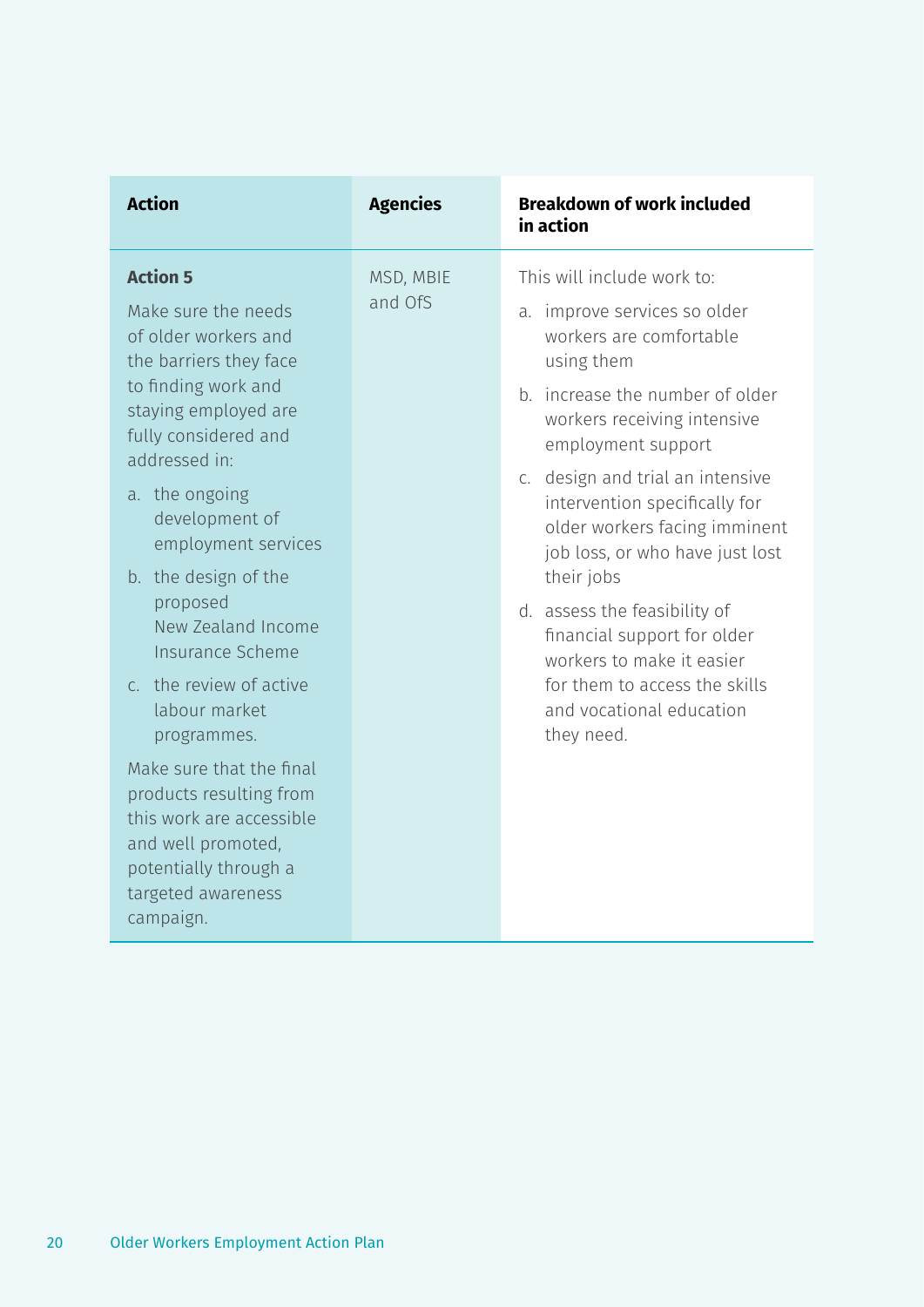| <b>Action</b>                                                                                                                                                                                                                                                                                                                                                                          | <b>Agencies</b> | <b>Breakdown of work included</b><br>in action                                                                                                                                                                                                                                                                                                                                                                                          |
|----------------------------------------------------------------------------------------------------------------------------------------------------------------------------------------------------------------------------------------------------------------------------------------------------------------------------------------------------------------------------------------|-----------------|-----------------------------------------------------------------------------------------------------------------------------------------------------------------------------------------------------------------------------------------------------------------------------------------------------------------------------------------------------------------------------------------------------------------------------------------|
| <b>Action 7</b><br>Review the <b>Mature</b><br>workers toolkit to ensure<br>that it continues to<br>provide employers with<br>practical support to hire,<br>develop and retain older<br>workers.<br>Make sure that the toolkit<br>is promoted widely.                                                                                                                                  | MBIE and OfS    | The review will monitor usage of<br>the <b>Mature workers toolkit</b> and<br>seek feedback from employers and<br>workers to identify opportunities<br>for improved or additional content<br>for the toolkit.<br>This could include:<br>a. additional real-life examples<br>showing the benefit of hiring<br>and retaining older workers<br>from both the employers and<br>employees' point of view and<br>reflecting a diverse range of |
|                                                                                                                                                                                                                                                                                                                                                                                        |                 | situations and people<br>b. advice and tips on providing<br>in-work training and upskilling.                                                                                                                                                                                                                                                                                                                                            |
| <b>Action 8</b><br>Research incentives and<br>barriers for employers<br>in providing more<br>opportunities for older<br>workers to benefit<br>from flexible work<br>arrangements.<br>Prioritise groups (in<br>alignment with other<br>employment action<br>plans): Māori, women,<br>Pacific people, disabled<br>people, former refugees,<br>recent migrants and<br>ethnic communities. | <b>MBIE</b>     | This will include:<br>identifying and developing<br>a.<br>the research scope and<br>methodology<br>b. conducting research<br>c. identifying next steps based<br>on the research findings<br>d. providing advice to Ministers<br>on options and incentives<br>to remove barriers to<br>employers providing more<br>opportunities for older workers<br>to benefit from flexible work<br>arrangements.                                     |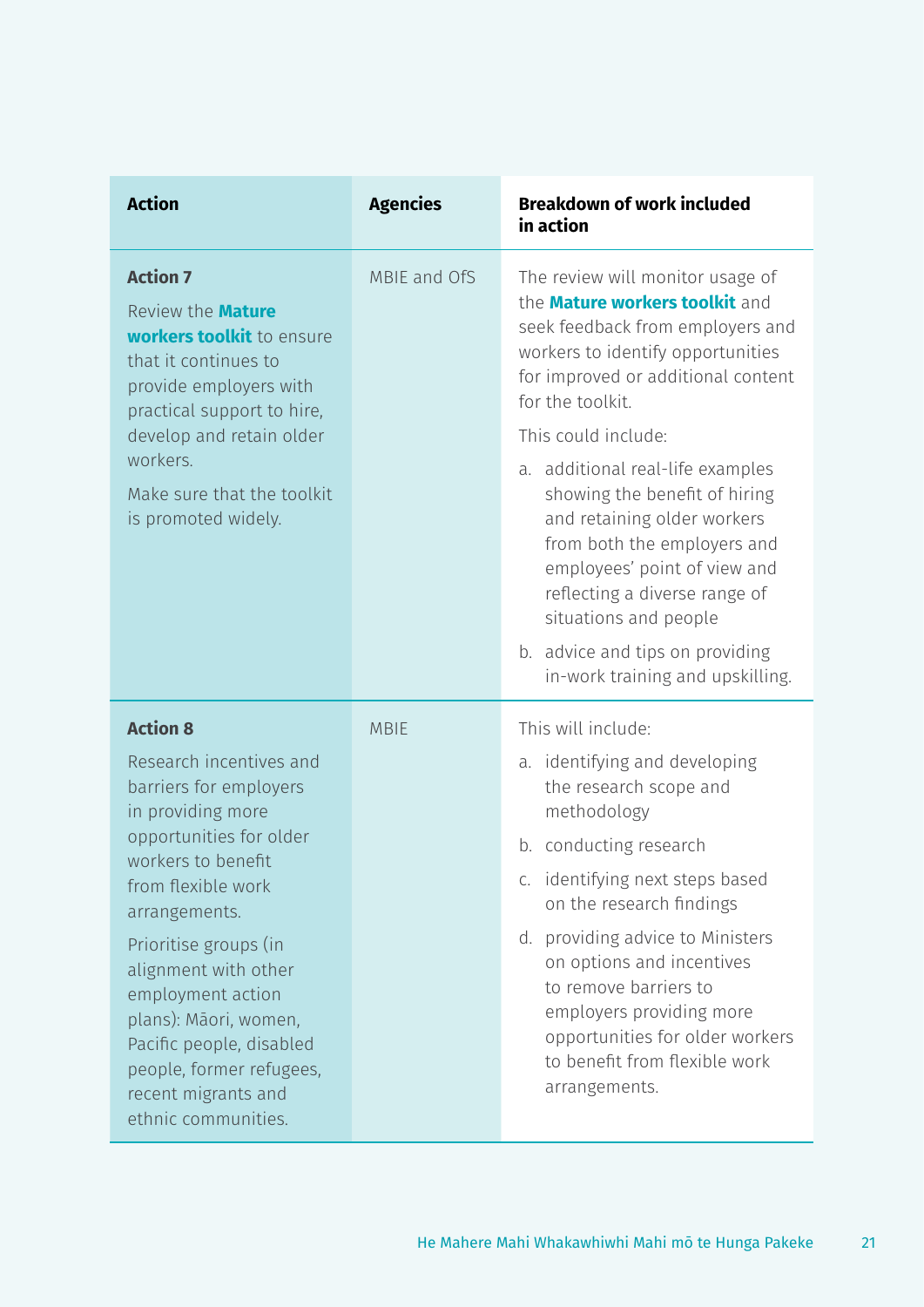| <b>Action</b>                                                                                                                                                                                                                                                                                                                                                                                 | <b>Agencies</b>                                       | <b>Breakdown of work included</b><br>in action                                                                                                                                                                                                                                                                                                                                                                                                                                    |
|-----------------------------------------------------------------------------------------------------------------------------------------------------------------------------------------------------------------------------------------------------------------------------------------------------------------------------------------------------------------------------------------------|-------------------------------------------------------|-----------------------------------------------------------------------------------------------------------------------------------------------------------------------------------------------------------------------------------------------------------------------------------------------------------------------------------------------------------------------------------------------------------------------------------------------------------------------------------|
| <b>Action 9</b><br>Research opportunities<br>and incentives for<br>employers to provide<br>greater opportunities<br>for older workers to<br>participate in training in<br>the workplace.<br>Prioritise groups (in<br>alignment with other<br>employment action<br>plans): Māori, women,<br>Pacific people, disabled<br>people, former refugees,<br>recent migrants and<br>ethnic communities. | <b>MBIE</b>                                           | This will include:<br>identifying and developing<br>a.<br>the research scope and<br>methodology<br>b. conducting research<br>identifying next steps based<br>C.<br>on the research findings<br>d. providing advice on<br>opportunities and incentives<br>for employers to provide<br>greater opportunities for<br>older workers to participate in<br>training in the workplace.                                                                                                   |
| <b>Action 10</b><br>Improve understanding<br>across, industry groupings<br>and sectors of the effects<br>and opportunities of an<br>ageing workforce.<br>Do this in collaboration<br>with relevant key<br>stakeholders (such as<br>iwi/hapū and Māori<br>organisations, Regional<br>Skills Leadership Groups,<br>Workforce Development<br>Councils <sup>2</sup> , employers and<br>unions).   | <b>MBIE</b><br>and MSD,<br>supported by<br><b>TEC</b> | This collaborative work with<br>relevant key stakeholders will<br>focus on exchanging information<br>to identify sectors with:<br>workforce gaps that older<br>a.<br>workers could fill given the<br>right support, training, or<br>encouragement<br>b. significant ageing workforces<br>where people may need<br>training, upskilling or other<br>supports to remain in that<br>work<br>c. ageing workforces where<br>people are unlikely to stay<br>in those roles as they age. |

² RSLGs and WDCs have only recently been established. This is a longer-term action that will develop as these organisations embed and engage in this work.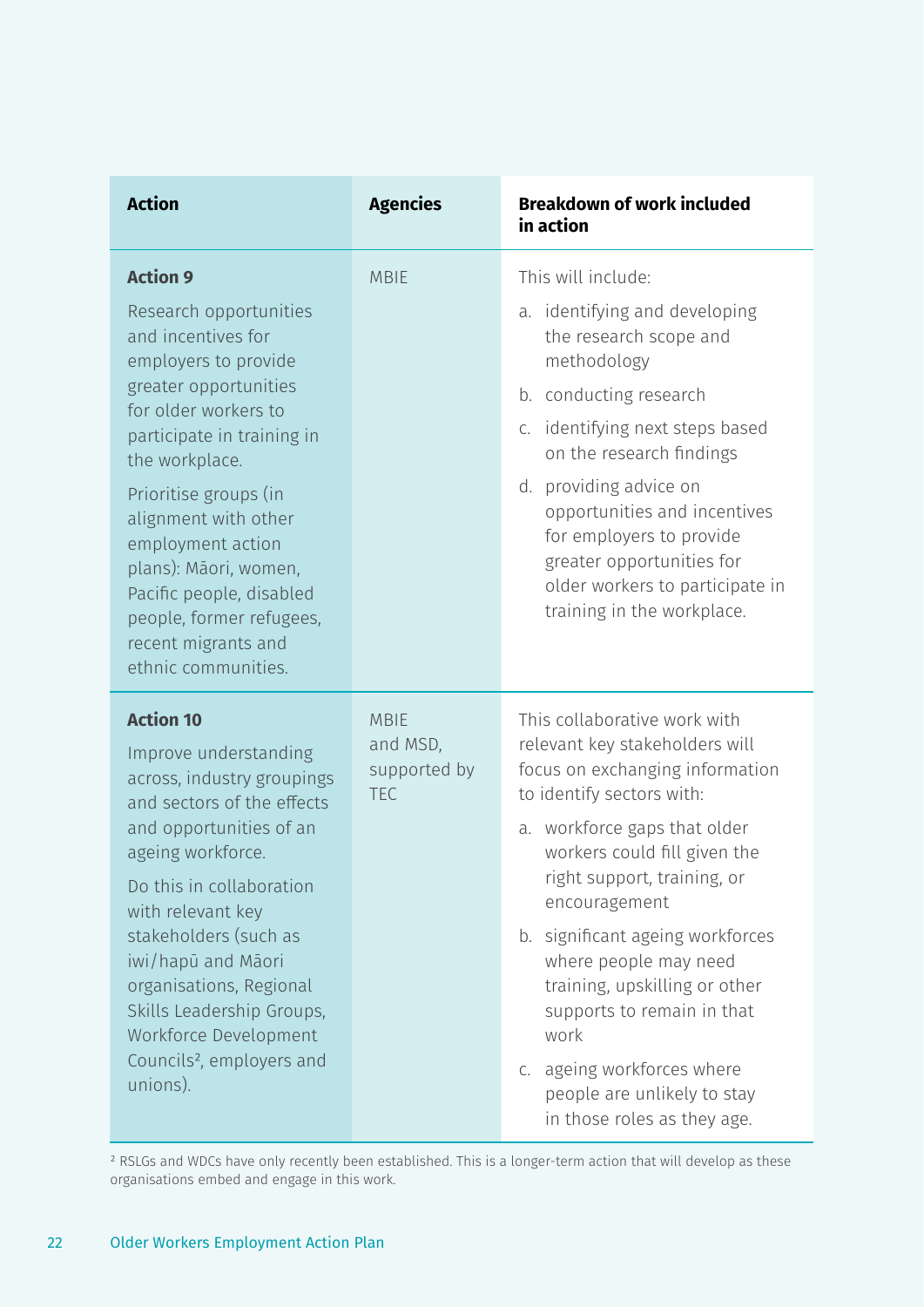### <span id="page-22-0"></span>**Implementing the Action Plan**

### Te whakatinanatanga i te Mahere Mahi

#### **Tracking progress**

We will develop a monitoring approach by mid-2022 to track the progress on the actions and overall changes in older workers' participation in training, support services and work itself.

Monitoring will form the basis of regular reviews of the plan and actions to make sure they are having positive impacts, or to identify where adjustments should be made.

We will provide information about the progress of the plan to:

- ▶ Ministers of agencies with responsibilities for specific actions
- ▶ the Employment, Education and Training Ministerial Group (EETMG)
- ▶ Cabinet (as part of regular updates on the Employment Strategy)
- $\blacktriangleright$  the public and non-government stakeholders.

#### **Resourcing the plan**

The implementation of the actions identified in this plan will either be resourced by the responsible government agencies within their existing funding, or further funding will be sought, or initiatives adjusted accordingly. Resourcing requirements may also change as actions develop.

#### **A living plan**

The OWEAP has no set end date. The actions will be reviewed and updated as work progresses, and new opportunities arise.